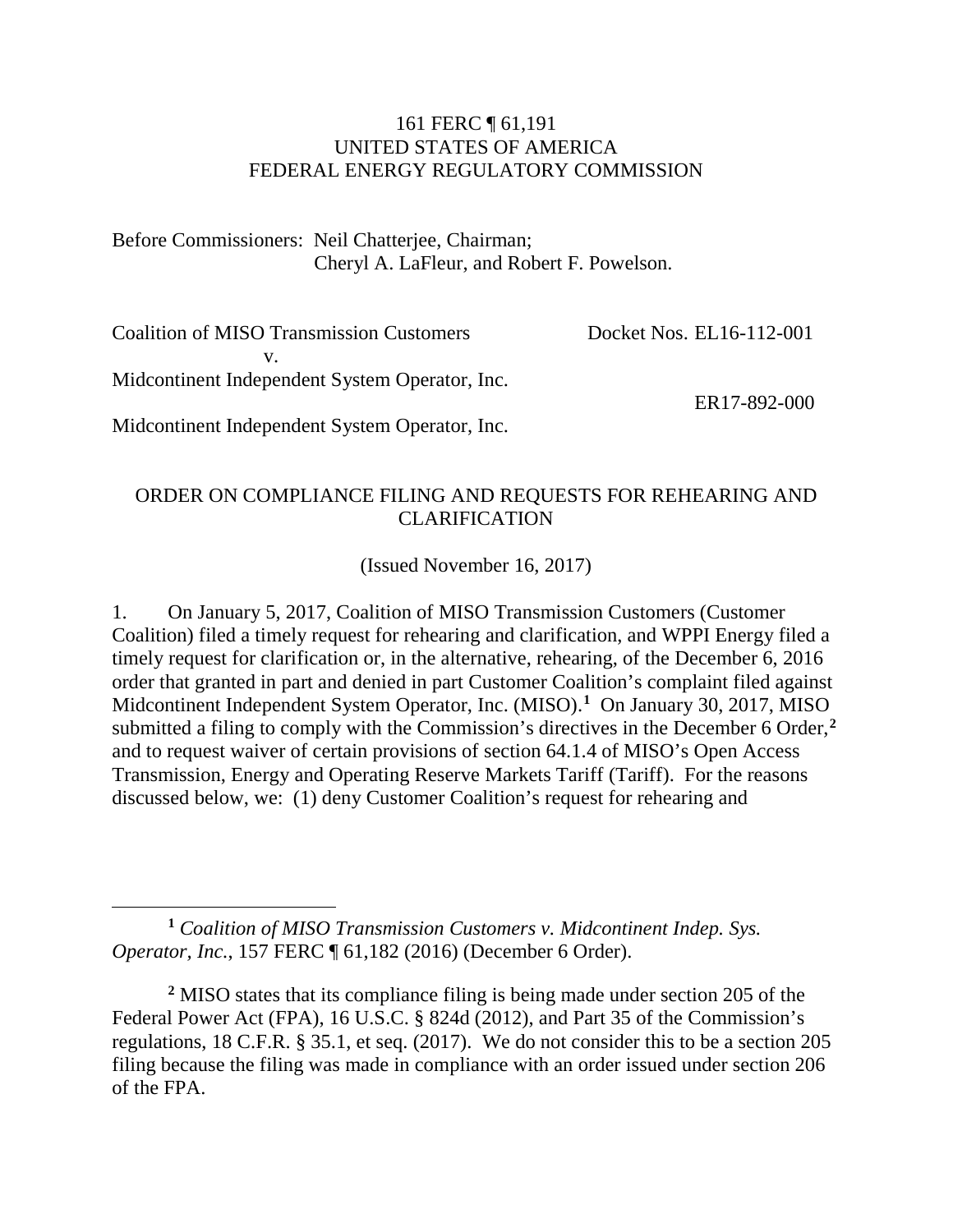clarification, (2) grant WPPI Energy's request for clarification, (3) accept MISO's compliance filing, subject to condition,**[3](#page-1-0)** and (4) grant MISO's request for waiver.

# **I. Background**

# **A. Customer Coalition Complaint**

2. On September 8, 2016, Customer Coalition filed a complaint against MISO.**[4](#page-1-1)** Customer Coalition asserted that MISO improperly calculated the Sub-Regional Export Constraint**[5](#page-1-2)** from MISO South to MISO Midwest used in the 2016/17 Planning Resource Auction (Auction).<sup>[6](#page-1-3)</sup> Customer Coalition, therefore, requested that the Commission direct MISO to recalculate the 2016/17 Auction results and to provide refunds to customers. Customer Coalition also asked the Commission to direct MISO to revise its Tariff prospectively to prevent improper calculation of the Sub-Regional Export Constraint for future Auctions. Customer Coalition also argued that the Commission should audit the approval of offers (i.e., those associated with facility-specific reference levels) made into the 2016/17 Auction, and/or to periodically audit subsequent Auctions to ensure that the mitigation provisions of the Tariff are being applied consistent with an objective function to minimize overall capacity costs.**[7](#page-1-4)**

<span id="page-1-1"></span>**<sup>4</sup>** Customer Coalition, Complaint, Docket No. EL16-112-000 (filed Sept. 8, 2016) (Complaint).

<span id="page-1-2"></span>**<sup>5</sup>** The Sub-Regional Export Constraint is "[t]he amount of [capacity] modeled in the [Auction] within an applicable [sub-region] that can be cleared in excess of the total individual [capacity requirement of the Local Resource Zones (Zones)] comprising the [sub-region] in accordance with applicable seams agreements, coordination agreements, or transmission service agreements." MISO, FERC Electric Tariff, Module A, § 1.S (45.0.0). Capitalized terms not otherwise defined herein have the meanings ascribed to them in the Tariff.

<span id="page-1-4"></span><span id="page-1-3"></span>**<sup>6</sup>** MISO has two sub-regions: MISO Midwest (Zones 1-7) and MISO South (Zones 8-10). Therefore, the Sub-Regional Export Constraint for MISO South equals the Sub-Regional Import Constraint for MISO Midwest, and vice versa.

**<sup>7</sup>** Complaint at 11-12, 19-23.

<span id="page-1-0"></span> $\overline{a}$ **<sup>3</sup>** We accept the Tariff sheets in Tab A, effective February 1, 2017, as requested. We reject the Tariff sheets in Tab C as moot, as they contain what had been pending Tariff language that the Commission subsequently rejected. *See Midcontinent Indep. Sys. Operator, Inc.,* 158 FERC  $\P$  61,128 (2017) (order rejecting tariff filing).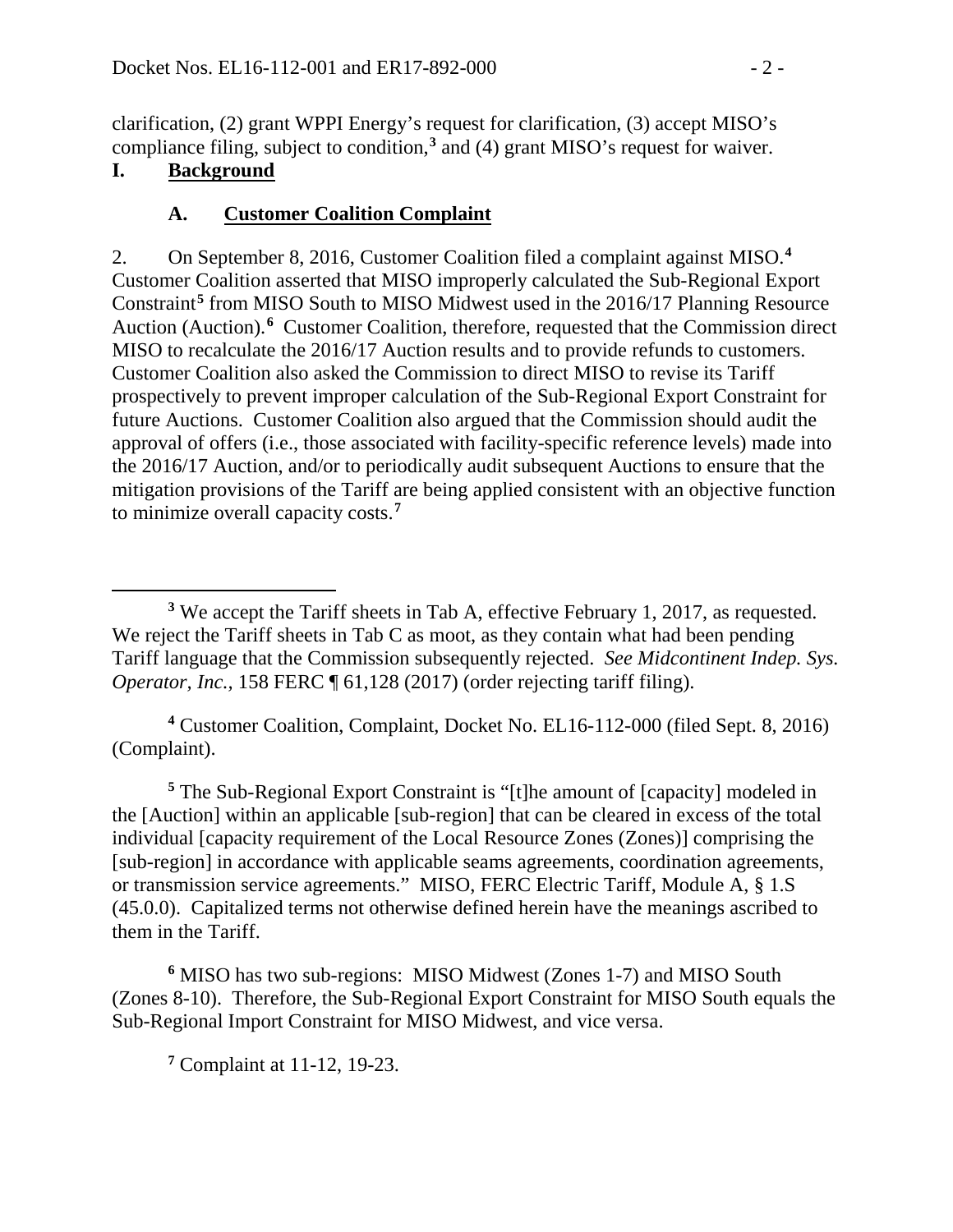# **B. December 6 Order**

3. In the December 6 Order, the Commission denied in part and granted in part Customer Coalition's Complaint. The Commission found that MISO's approach for calculating the Sub-Regional Export Constraint for the 2016/17 Auction was consistent with its Tariff and was just and reasonable. Accordingly, the Commission declined to require refunds. The Commission also found, however, that, going forward, the method used to calculate the Sub-Regional Export Constraints and Sub-Regional Import Constraints (together, Sub-Regional Constraints) for future Auctions must be included in the filed Tariff. Accordingly, the Commission directed MISO to submit a compliance filing proposing Tariff revisions to set forth the methodology MISO intends to use to calculate Sub-Regional Constraints for future Planning Years.**[8](#page-2-0)**

4. The Commission also denied Customer Coalition's request for Commission audits of offers into the 2016/17 Auction and/or periodic audits for subsequent Auctions, but determined that facility-specific reference levels and their underlying going-forward costs have the potential to directly and significantly affect rates. Accordingly, the Commission directed MISO to revise its Tariff to include a formulaic definition of going-forward costs, including an amortization schedule for mandatory capital expenditures included in going-forward costs.**[9](#page-2-1)**

# **II. Notice of Compliance Filing and Responsive Pleadings**

5. Notice of the compliance filing was published in the *Federal Register*, 82 Fed. Reg. 9210 (2017), with protests and interventions due on or before February 21, 2017.

6. Timely motions to intervene were filed by: Southwest Power Pool, Inc. (SPP), Cooperative Energy, Entergy Services, Inc. (Entergy),**[10](#page-2-2)** American Municipal Power, Inc., and Wabash Valley Power Association, Inc.

7. The Council of the City of New Orleans, Louisiana, the Mississippi Public Service Commission, the Arkansas Public Service Commission, and the Louisiana Public Service Commission filed notices of intervention.

**<sup>9</sup>** *Id.* PP 64-65.

<span id="page-2-0"></span> $\overline{a}$ 

**<sup>8</sup>** December 6 Order, 157 FERC ¶ 61,182 at PP 48-54.

<span id="page-2-2"></span><span id="page-2-1"></span>**<sup>10</sup>** Entergy filed its motion to intervene on behalf of: Entergy Arkansas, Inc., Entergy Louisiana, LLC, Entergy Mississippi, Inc., Entergy New Orleans, Inc., and Entergy Texas, Inc.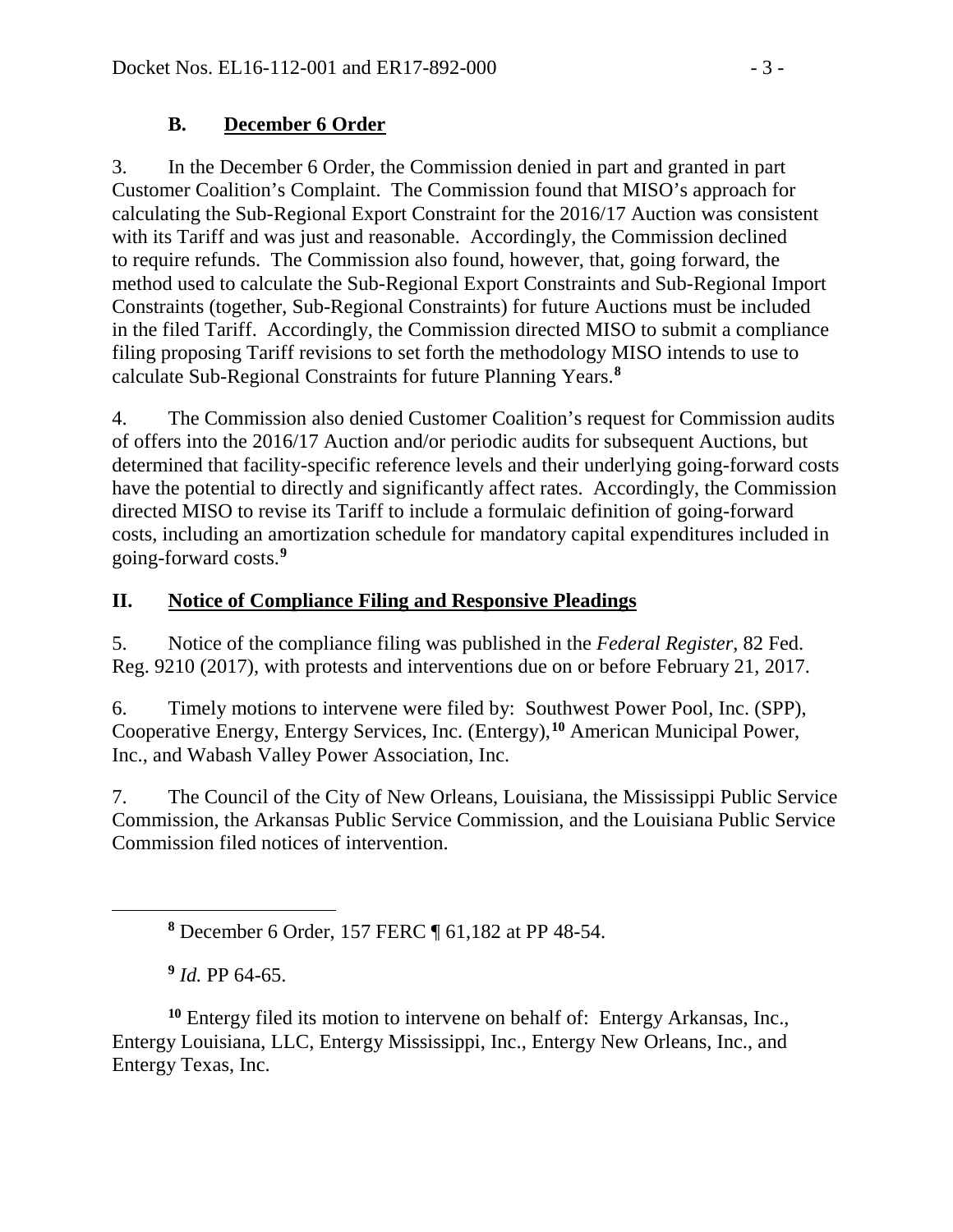8. Timely motions to intervene and protests were filed by: Coalition of MISO Transmission Customers, WPPI Energy and Madison Gas and Electric Company (together, Wisconsin TDUs), and Occidental Energy Ventures LLC (Occidental). NRG Companies,**[11](#page-3-0)** Potomac Economics, Ltd. (Market Monitor), and MISO South Regulators**[12](#page-3-1)** each filed timely protests.

9. The Missouri Public Service Commission, Exelon Corporation, Wisconsin Electric Power Company and Wisconsin Public Service Corporation, and American Electric Power Service Corporation each filed motions to intervene out-of-time.

10. Entergy, MISO South Regulators, MISO, Wisconsin TDUs, and Customer Coalition each filed motions for leave to answer and answers.

# **III. Discussion**

# **A. Procedural Matters**

11. Pursuant to Rule 214 of the Commission's Rules of Practice and Procedure, 18 C.F.R. § 385.214 (2017), notices of intervention and timely, unopposed motions to intervene in Docket No. ER17-892-000 serve to make the entities that filed them parties to that proceeding.

12. Pursuant to Rule 214(d) of the Commission's Rules of Practice and Procedure, 18 C.F.R. § 385.214(d) (2017), the Commission will grant the unopposed, late-filed motions to intervene submitted by the Missouri Public Service Commission, Exelon Corporation, Wisconsin Electric Power Company and Wisconsin Public Service Corporation, and American Electric Power Service Corporation given their interest in the proceeding, the early stage of the proceeding, and the absence of undue prejudice or delay.

13. Rule 213(a)(2) of the Commission's Rules of Practice and Procedure, 18 C.F.R. § 385.213(a)(2) (2017), prohibits an answer to a protest or answer unless otherwise ordered by the decisional authority. We will accept the answers filed by Entergy, MISO South Regulators, MISO, Wisconsin TDUs, and Customer Coalition because they have provided information that assisted us in our decision-making process.

<span id="page-3-0"></span> $\overline{a}$ **<sup>11</sup>** For purposes of this filing, NRG Companies are: NRG Power Marketing LLC and GenOn Energy Management, LLC.

<span id="page-3-1"></span>**<sup>12</sup>** MISO South Regulators consist of: the Arkansas Public Service Commission, Louisiana Public Service Commission, Mississippi Public Service Commission, Public Utility Commission of Texas, and the Council of the City of New Orleans.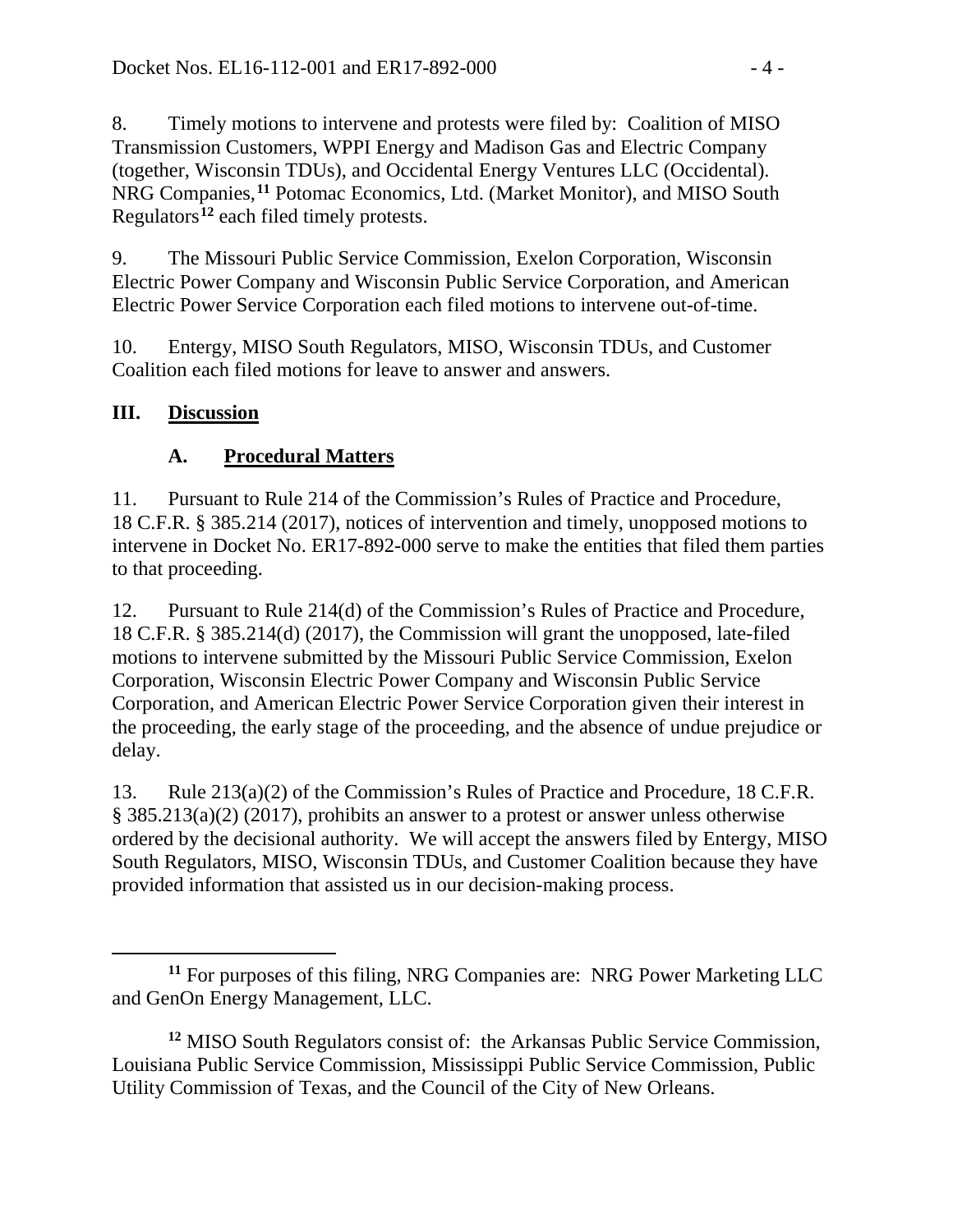### **B. Substantive Matters**

## **1. Compliance Issues**

## **a. Sub-Regional Constraints**

### **i. December 6 Order**

14. The Commission directed MISO to revise its Tariff to include the methodology MISO intends to use to calculate Sub-Regional Constraints for future Planning Years. The Commission clarified that the methodology MISO used for the 2016/17 Auction is not necessarily the only just and reasonable methodology for future Planning Years.**[13](#page-4-0)**

### **ii. MISO's Compliance Filing**

15. MISO states that it has complied with the Commission's directive by revising section 68A.3.1 of the Tariff as follows:

The Transmission Provider will establish and publish, on the Transmission Provider's public website, [Sub-Regional Resource Zones], [Sub-Regional Export Constraints] and [Sub-Regional Import Constraints] as soon as practical but no later than the first business day of March for the following Planning Year. To calculate the [Sub-Regional Export Constraints] and [Sub-Regional Import Constraints], the Transmission Provider will determine the transfer limit between [Sub-Regional Resource Zones] in accordance with applicable seams agreements, coordination agreements, or transmission service agreements. Next, the Transmission Provider will then complete a feasibility analysis in accordance with the Business Practices Manuals to review operational events from previous Planning Year's Summer peak to determine if a further reduction to the transfer limit is warranted for reliability. If such a reduction is necessary, the Transmission Provider will reduce the transfer limit, as appropriate. The Transmission Provider will then subtract the sum of Firm Transmission Service Reservations on the MISO OASIS that utilize the contract path between [Sub-Regional Resource Zones] and are exporting from or wheeling through the Transmission Provider's Balancing Authority for the applicable Planning Year. This difference determines the [Sub-Regional Export Constraint] and [Sub-Regional Import Constraint] to be utilized for the applicable Planning Year.

<span id="page-4-0"></span> $\overline{a}$ 

**<sup>13</sup>** December 6 Order, 157 FERC ¶ 61,182 at P 54 & n.87.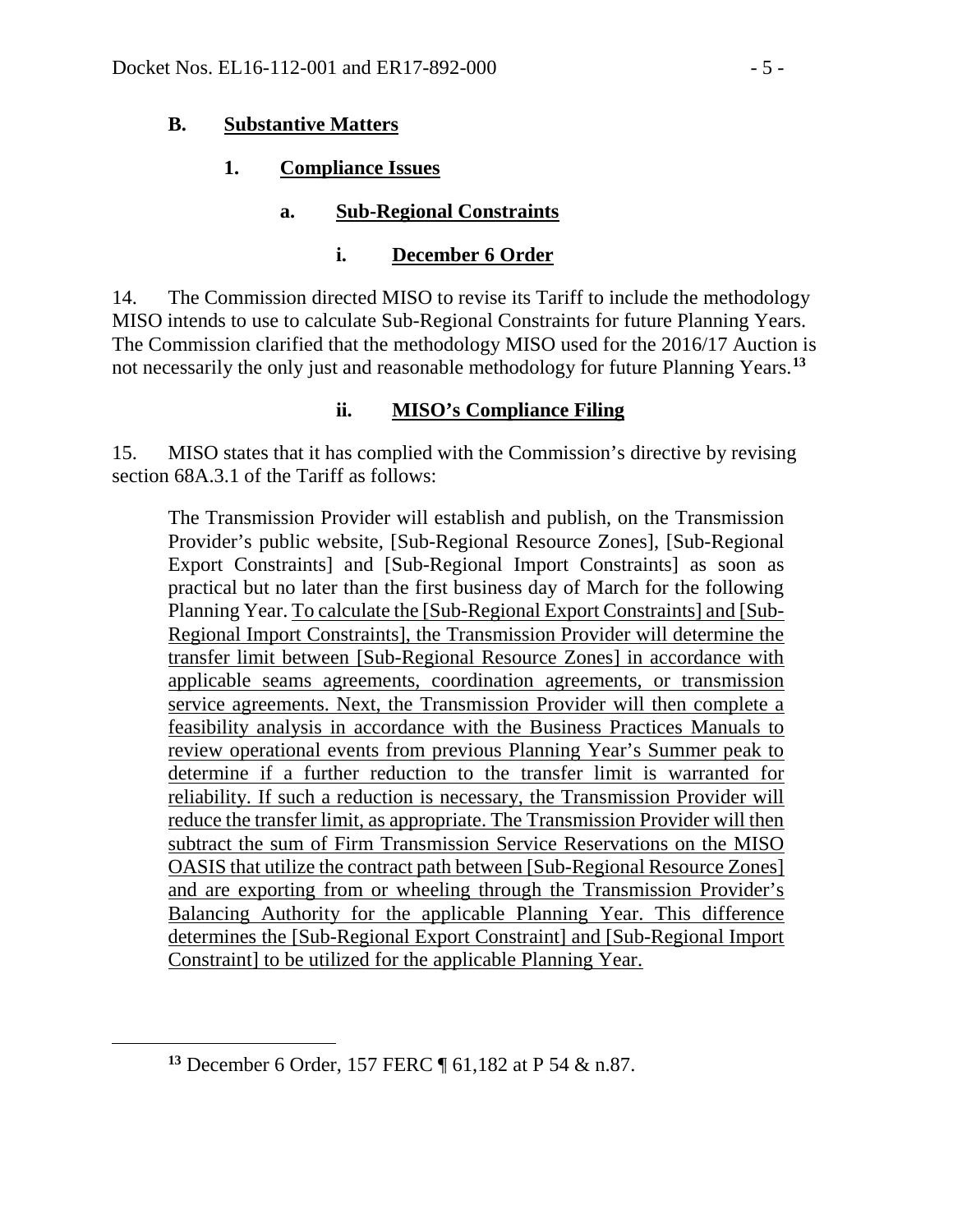MISO states that its proposed methodology is the same methodology it used for the 2016/17 Auction, and notes that the Commission found it to be just and reasonable.**[14](#page-5-0)**

16. MISO explains that the regional directional transfer limits established in the settlement agreement between MISO and SPP serve as the starting point for the calculation of Sub-Regional Constraints.**[15](#page-5-1)** MISO states that, after reviewing the feasibility of the regional directional transfer limit based on the past Planning Year, it proposes to subtract the firm transmission service reservations in the applicable direction that utilize the contract path subject to the Settlement Agreement. MISO contends that this subtraction is reasonable because it aligns with economic expectations under peak conditions.**[16](#page-5-2)**

17. MISO argues that it cannot assume counterflow will be scheduled under peak conditions because doing so would increase operational risk. MISO explains that it is most likely that transactions will flow in the constrained direction during a capacity emergency. MISO states that price signals will incentivize flows in the constrained direction, and that accounting for counterflow that is economically unlikely to occur is inappropriate, unreasonable, and would degrade reliability.**[17](#page-5-3)** MISO adds that Sub-Regional Constraints do not need to be calculated in the same manner as Capacity Import Limits and Capacity Export Limits. MISO explains that Capacity Import Limits and Capacity Export Limits represent physical limitations, while sub-regional constraints are based on negotiated agreements with other parties.**[18](#page-5-4)**

## **iii. Protests**

18. Customer Coalition, NRG Companies, Occidental, and the Market Monitor argue that MISO's proposed Sub-Regional Constraint calculation methodology is flawed and/or

<span id="page-5-1"></span>**<sup>15</sup>** *Id*. at 3 (citing SPP, Offer of Settlement, Docket No. EL14-21-000, *et al.*, (Settlement Agreement)).

**<sup>16</sup>** *Id*. at 3-4.

<span id="page-5-4"></span><span id="page-5-3"></span><span id="page-5-2"></span>**<sup>17</sup>** *Id*. at 4. MISO contends that, even if there was excess generation in MISO Midwest that did not clear the Auction, those resources would not have a must-offer obligation and MISO therefore cannot reasonably rely on them to create counterflow. *Id.*

 $\overline{a}$ 

<span id="page-5-0"></span>**<sup>14</sup>** MISO Compliance Filing at 2-3 (citing December 6 Order, 157 FERC ¶ 61,182 at PP 48, 51). MISO asserts that the existence of alternative methodologies does not demonstrate that MISO's proposal is unjust and unreasonable. *Id.* at 4.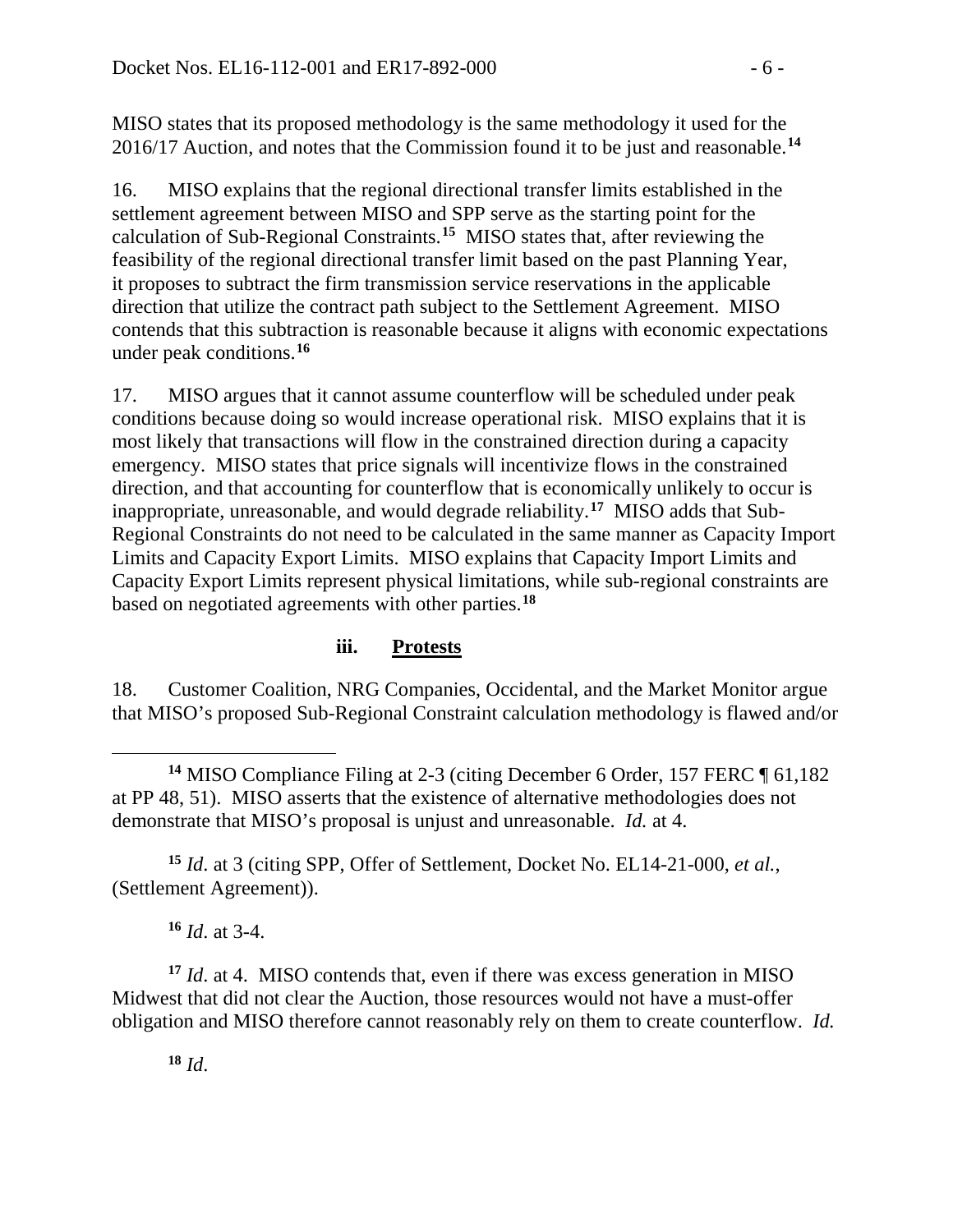unjust and unreasonable.**[19](#page-6-0)** Occidental asserts that MISO provides no data regarding the amount of firm transmission service reservations being used to support underlying transactions during peak periods.**[20](#page-6-1)** Wisconsin TDUs agree with MISO that it is appropriate to start with the regional directional transfer limit established in the Settlement Agreement.**[21](#page-6-2)** Wisconsin TDUs argue, however, that MISO's proposal to subtract all firm transmission service reservations incorrectly assumes that those holding the reservations will use them all the time, even when it would be counter to their economic interest.**[22](#page-6-3)** Wisconsin TDUs also assert that MISO's proposed methodology is inconsistent with its modeling of imports and exports when it conducts its loss of load expectation studies.**[23](#page-6-4)**

19. The Market Monitor argues that MISO's proposed methodology is too conservative, and is inconsistent with the operation of the system.**[24](#page-6-5)** The Market Monitor questions the relevance of the contract path, contending that, regardless of whether MISO identifies certain firm transmission reservations as utilizing the contract path, the scheduling of such reservations should not impact the regional direction transfer constraint during actual operations. The Market Monitor notes that holders of firm transmission reservations only have the right to schedule from the MISO control area to the external control area, and states that MISO effectively increases its aggregate load when there is an export so that its generation dispatch increases by the amount of the export. The Market Monitor asserts, however, that the source of an external transaction has no bearing on what generation is used to meet Net Scheduled Interchange obligations, and therefore the reservation does not specify or mandate the use of the regional directional transfer limit. **[25](#page-6-6)**

**<sup>20</sup>** Occidental Protest at 5.

**<sup>21</sup>** Wisconsin TDUs Protest at 6.

<span id="page-6-5"></span><span id="page-6-4"></span><span id="page-6-3"></span><span id="page-6-2"></span>**<sup>22</sup>** *Id*. at 11. Wisconsin TDUs argue that it is reasonable to expect that a market participant would not schedule flows out of MISO in peak load conditions. *Id.* at 13.

**<sup>23</sup>** *Id*. at 8.

 $\overline{a}$ 

**<sup>24</sup>** Market Monitor Protest at 2.

<span id="page-6-6"></span>**<sup>25</sup>** *Id*. at 3-4.

<span id="page-6-1"></span><span id="page-6-0"></span>**<sup>19</sup>** Customer Coalition Protest at 6; NRG Companies Protest at 1; Occidental Protest at 3; Market Monitor Protest at 2.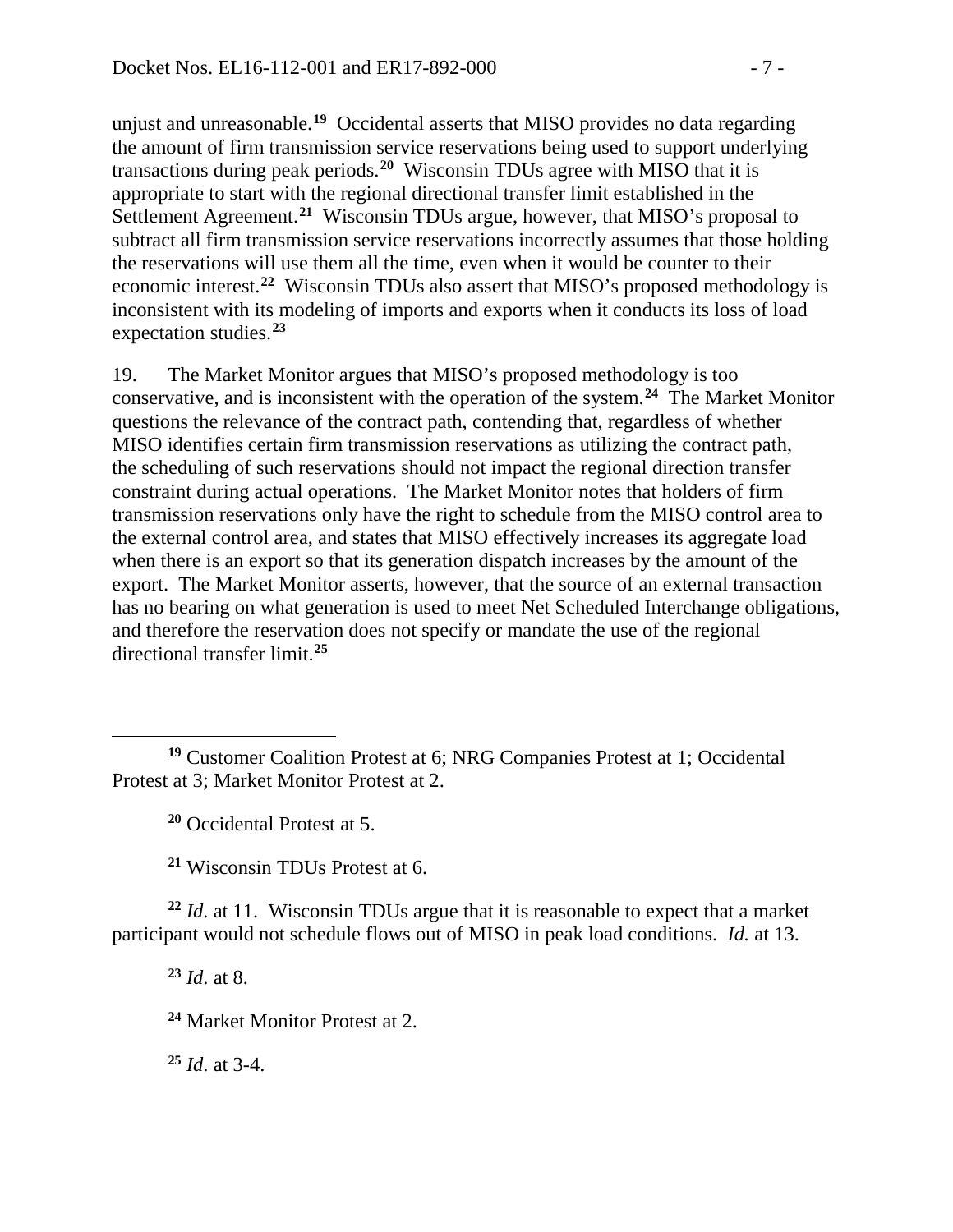20. Customer Coalition asserts that MISO's proposed methodology artificially constrains the level of interregional power transfers that may occur and, as a result, would produce higher capacity prices.<sup>[26](#page-7-0)</sup> NRG Companies state that the subtraction of firm transmission reservations that may not be utilized causes significant price separation between MISO Midwest and MISO South.**[27](#page-7-1)** Wisconsin TDUs argue that MISO's proposed methodology will likely result in elevated prices in MISO Midwest and depressed prices in MISO South, thereby producing unjust and unreasonable rates throughout MISO.**[28](#page-7-2)** Occidental also contends that MISO's proposed methodology does not reflect the actual amount of transfer capability between the regions. Occidental adds that the transmission operator will make many dispatch decisions that will enable the full use of the regional directional transfer limit notwithstanding the amount of firm transmission service reservations.**[29](#page-7-3)**

21. While Wisconsin TDUs state that MISO's proposal to review the feasibility of the regional directional transfer limit is sound, Occidental and MISO South Regulators argue that MISO should add details regarding the proposed feasibility analysis to the Tariff.**[30](#page-7-4)** NRG Companies contend that the proposed Tariff language is unnecessarily vague and provides little transparency.**[31](#page-7-5)** MISO South Regulators note that MISO's proposed Tariff language does not refer to any particular business practices manual.**[32](#page-7-6)** Occidental asserts that any assumptions used to develop the models should be made available to stakeholders and subject to a review process, and notes that MISO has not committed to make reductions to the regional directional transfer limits for reliability purposes only.**[33](#page-7-7)** NRG Companies and Occidental argue that rather than using a historical feasibility study, MISO should use a forward-looking analysis based on expected system conditions for the

**<sup>26</sup>** Customer Coalition Protest at 6.

**<sup>27</sup>** NRG Companies Protest at 8.

<span id="page-7-1"></span><span id="page-7-0"></span> $\overline{a}$ 

**<sup>28</sup>** Wisconsin TDUs Protest at 13-14.

**<sup>29</sup>** Occidental Protest at 3-4.

<span id="page-7-6"></span><span id="page-7-5"></span><span id="page-7-4"></span><span id="page-7-3"></span><span id="page-7-2"></span>**<sup>30</sup>** Wisconsin TDUs Protest at 6; Occidental Protest at 5; MISO South Regulators Protest at 3-4.

**<sup>31</sup>** NRG Companies Protest at 7.

**<sup>32</sup>** MISO South Regulators Protest at 4.

<span id="page-7-7"></span>**<sup>33</sup>** Occidental Protest at 5.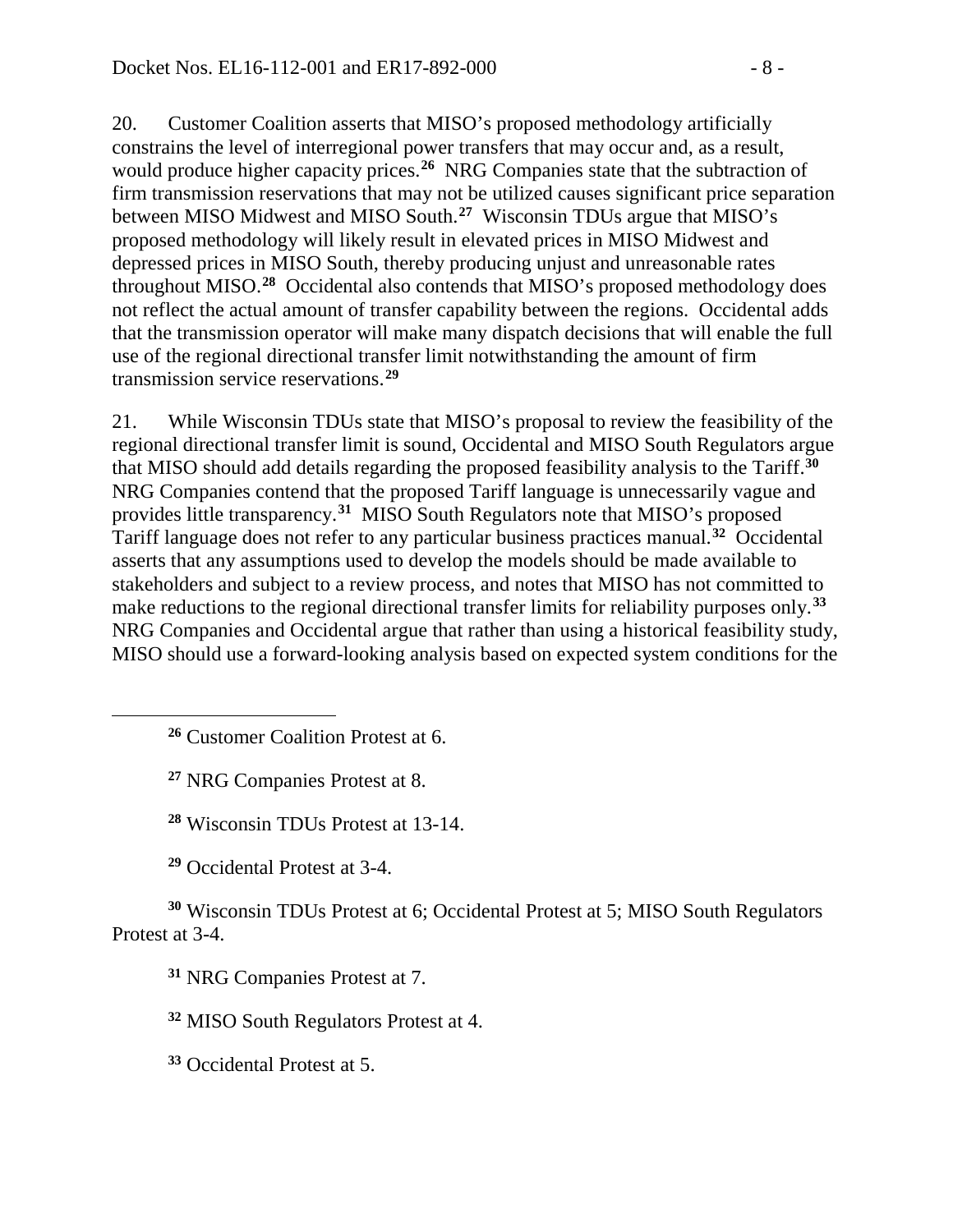relevant Planning Year.**[34](#page-8-0)** MISO South Regulators request that the Commission direct MISO to make annual reports, or annual presentations, that explain whether it reduced Sub-Regional Constraints because of the feasibility analysis and, if so, how and why.**[35](#page-8-1)** Occidental adds that MISO has neither created a process to review the models used in the feasibility study, nor has it identified a process for conducting the study or reviewing its results.**[36](#page-8-2)**

22. The Market Monitor recommends an alternative proposal that adjusts the regional directional transfer limit downward to reflect the probability that MISO neighbors request a de-rating, and further subtracts the firm transmission reservations that support a capacity transaction. The Market Monitor explains that a capacity export is essentially an additional load that MISO must serve, in addition to its own planning requirements, and that the location of the exported resource is as important as the locations of all of MISO's own capacity resources.**[37](#page-8-3)** Customer Coalition asserts that, even though the Commission stated that MISO's approach is not necessarily the only reasonable methodology, MISO ignored the Market Monitor's recommendation from the 2015 State of the Market Report. **[38](#page-8-4)** Customer Coalition supports the Market Monitor's recommendation, and argues that the Commission should direct MISO to submit a further compliance filing with proposed Tariff language that is consistent with that recommendation.<sup>[39](#page-8-5)</sup>

23. NRG Companies and Occidental similarly propose deducting only firm transmission service reservations that are associated with capacity sales (pseudo-tied and non-pseudo-tied).**[40](#page-8-6)** Occidental explains that these transaction types have non-recall provisions that could limit the ability of the grid operator to manage flows across the

**<sup>34</sup>** NRG Companies Protest at 6-7; Occidental Protest at 6.

**<sup>35</sup>** MISO South Regulators Protest at 5.

**<sup>36</sup>** Occidental Protest at 5.

**<sup>37</sup>** Market Monitor Protest at 4-5.

<span id="page-8-5"></span><span id="page-8-4"></span><span id="page-8-3"></span><span id="page-8-2"></span>**<sup>38</sup>** Customer Coalition Protest at 4-5 (citing Potomac Economics, *2015 State of the Market Report for the MISO Electricity Markets* (June 2016), https://www.potomaceconomics.com/uploads/midwest\_reports/2015\_SOM Main\_Body\_Final\_Rev.pdf (2015 State of the Market Report)).

**<sup>39</sup>** *Id*. at 6.

<span id="page-8-1"></span><span id="page-8-0"></span> $\overline{a}$ 

<span id="page-8-6"></span>**<sup>40</sup>** NRG Companies Protest at 8-9; Occidental Protest at 4.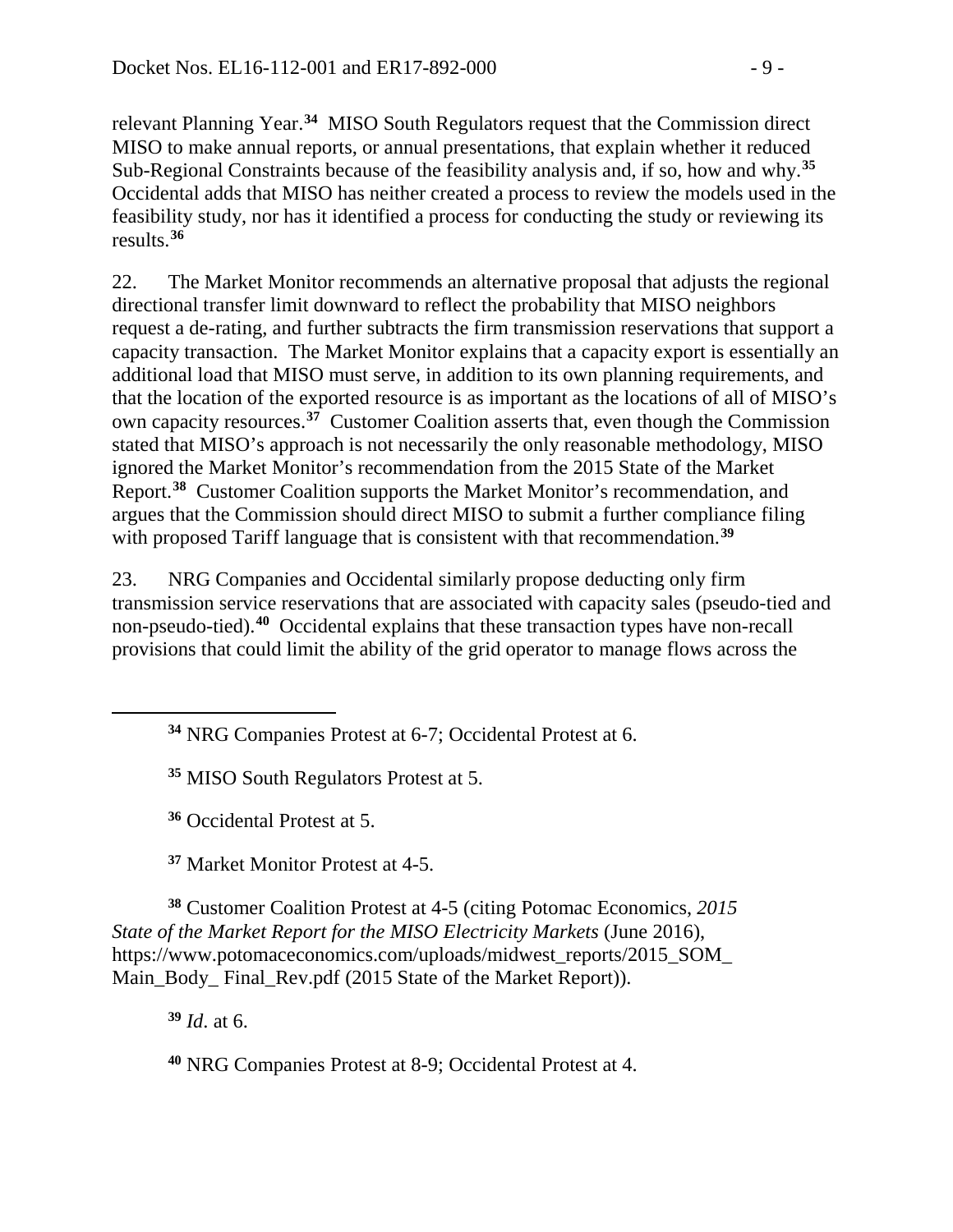interface.**[41](#page-9-0)** Wisconsin TDUs argue that MISO should only subtract transmission reservations that support pseudo-tied resources because MISO can utilize least-cost dispatch to dispatch a resource in MISO Midwest to fulfill the export schedule for a non-pseudo-tied resource in MISO South that would otherwise utilize its transmission service reservation.**[42](#page-9-1)**

24. NRG Companies add that, if the Commission accepts MISO's proposal, the Commission should direct MISO to adopt a market mechanism to alleviate price separation between MISO South and MISO Midwest and enable excess capacity located in MISO South to provide capacity to MISO Midwest. NRG Companies propose two possible mechanisms: (1) allow firm transmission holders' resources physically located in MISO South to qualify as MISO Midwest resources; and (2) allow firm transmission holders to effectively loan any unutilized firm transmission service reservations at a price determined by MISO. **[43](#page-9-2)**

### **iv. Answers**

25. MISO states that "[t]he Commission's focus in reviewing a compliance filing is to determine whether the changes proposed comply with the Commission's previously stated directives."**[44](#page-9-3)** MISO asserts that the arguments raised by Customer Coalition, the Market Monitor, NRG Companies, Occidental, and Wisconsin TDUs that MISO's proposed Sub-Regional Constraint calculation is unjust and unreasonable should be rejected because they are beyond the scope of MISO's compliance filing and amount to a collateral attack on the December 6 Order. MISO argues that the protestors have not shown that MISO's proposed methodology is unjust and unreasonable.**[45](#page-9-4)**

26. MISO states that the Commission found that MISO's proposed methodology was just and reasonable for the 2016/17 Auction and nothing has occurred since that time that would warrant a change in the Commission's findings.<sup>[46](#page-9-5)</sup> MISO acknowledges that the

**<sup>41</sup>** Occidental Protest at 4-5.

**<sup>42</sup>** Wisconsin TDUs Protest at 11.

**<sup>43</sup>** NRG Companies Protest at 9-11.

<span id="page-9-5"></span><span id="page-9-4"></span><span id="page-9-3"></span><span id="page-9-2"></span>**<sup>44</sup>** MISO Answer at 4 (citing *N.Y. Indep. Sys. Operator, Inc.*, 127 FERC ¶ 61,042, at P 28 (2009)).

**<sup>45</sup>** *Id*. at 4-5.

<span id="page-9-1"></span><span id="page-9-0"></span> $\overline{a}$ 

**<sup>46</sup>** *Id*. at 12 (citing December 6 Order, 157 FERC ¶ 61,182 at P 51).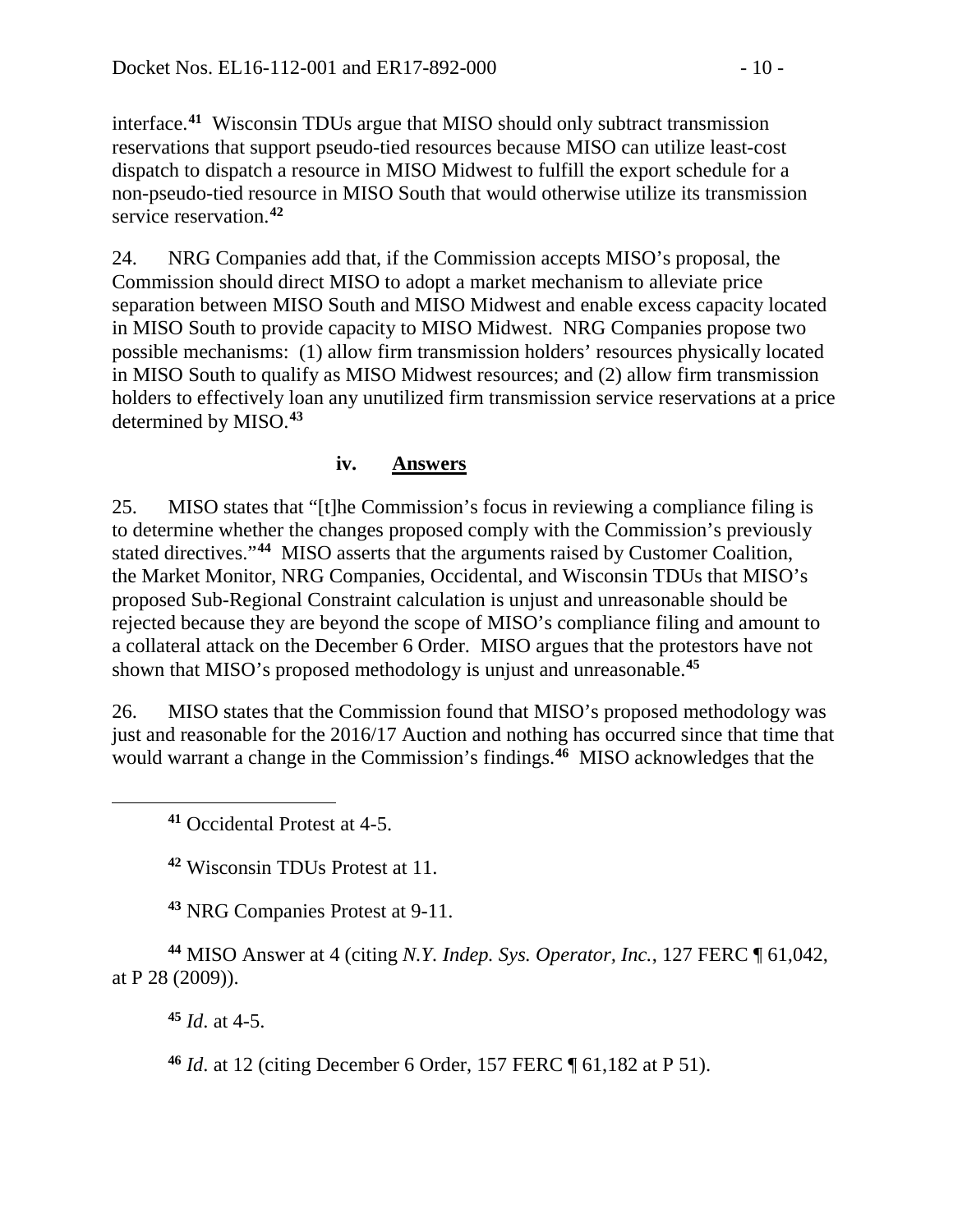Commission stated in a footnote that "[a]lthough we determine the methodology used by MISO for the 2016/17 Auction was just and reasonable, we recognize that the current methodology is not necessarily the only just and reasonable methodology."**[47](#page-10-0)** MISO asserts that the sole issue is whether MISO complied with the Commission's directives, and therefore any alternative proposals are wholly irrelevant to whether MISO's proposed methodology continues to be just and reasonable.**[48](#page-10-1)** MISO states that the Commission did not require MISO to adopt or even address the Market Monitor's recommendation, and that MISO's proposed methodology "need not be the only reasonable methodology, or even the most accurate," so long as it is just and reasonable.**[49](#page-10-2)**

27. Entergy takes no position on whether the full amount of the firm transmission reservations should be subtracted from the regional directional transfer limit, but agrees that, at a minimum, firm transmission reservations that support pseudo-tied generation should be subtracted from the regional directional transfer limit.**[50](#page-10-3)** Entergy argues, however, that NRG Companies have not sufficiently explained how MISO would identify capacity-backed transactions and why they should be subtracted from the regional directional transfer limit.**[51](#page-10-4)**

28. MISO acknowledges that the Market Monitor is correct that MISO supplies exports from its entire fleet of resources, but argues that the Market Monitor does not present any evidence that additional capability will be available on a peak day. MISO asserts that it cannot rely on potential excess capacity in MISO South that may not be deliverable in real time to load in MISO Midwest due to existing firm commitments and that MISO cannot rely on potential excess capacity in MISO Midwest that does not clear the Auction.**[52](#page-10-5)** In response to the Market Monitor's comments regarding the relevance of the contract path to the regional directional transfer limit, MISO states that it has posted a

**<sup>48</sup>** *Id*. at 12.

<span id="page-10-1"></span><span id="page-10-0"></span> $\overline{a}$ 

**<sup>49</sup>** *Id*. at 11-12 (citing *Oxy USA, Inc. v. FERC*, 64 F.3d 679, 692 (D.C. Cir. 1995)).

<span id="page-10-4"></span><span id="page-10-3"></span><span id="page-10-2"></span>**<sup>50</sup>** Entergy Answer at 10. Entergy supports a Tariff requirement for the relevant firm transmission reservation holders to have their pseudo-tie registrations approved by MISO two months prior to the March 1 deadline for publication of the Sub-Regional Export Constraint. *Id.*

**<sup>51</sup>** *Id*. at 10.

<span id="page-10-5"></span>**<sup>52</sup>** MISO Answer at 6-7.

**<sup>47</sup>** *Id*. at 10 (citing December 6 Order, 157 FERC ¶ 61,182 at P 54 n.87).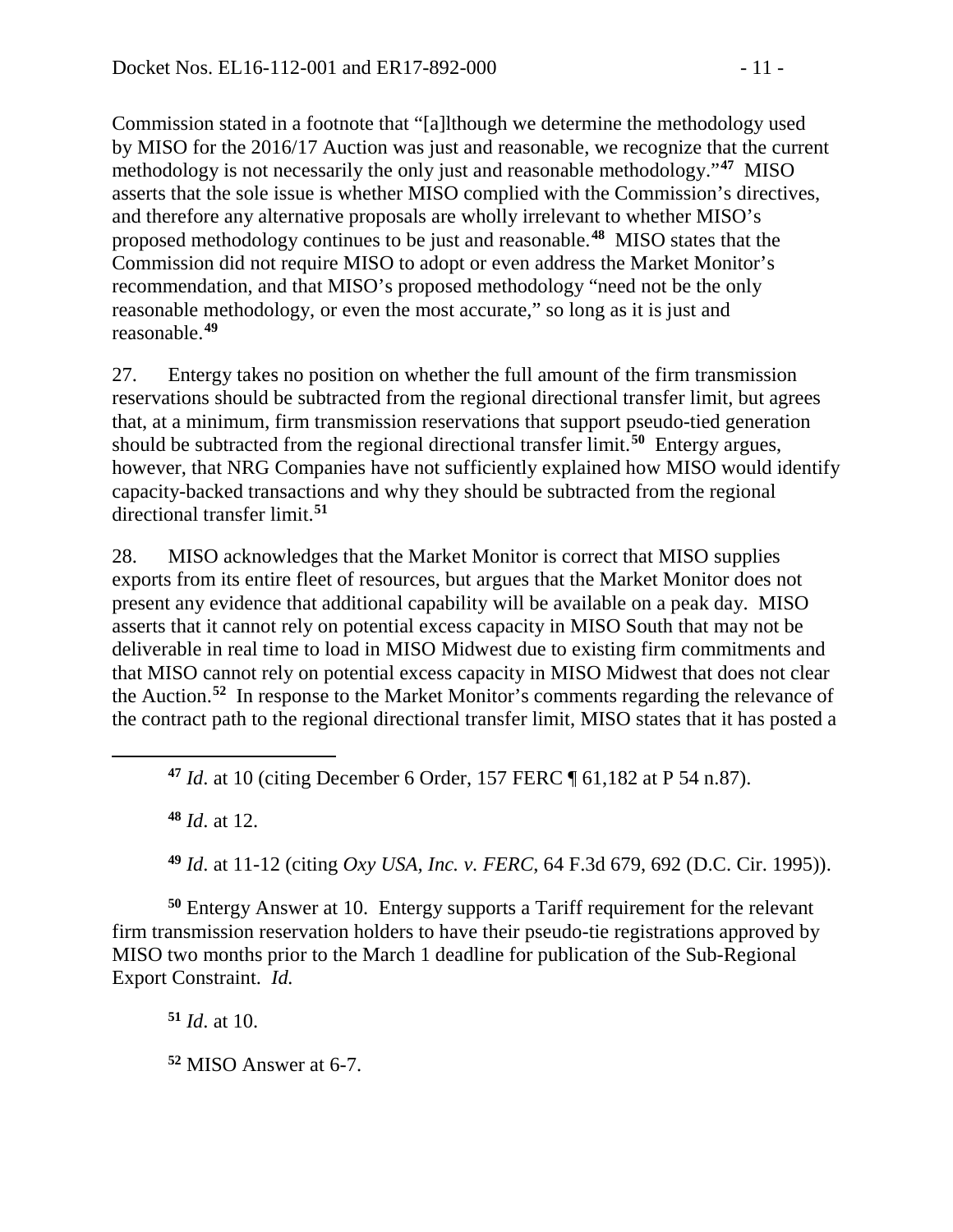description of the contract paths it intends to use on its Open Access Same-Time Information System.**[53](#page-11-0)** MISO argues that further detail in the Tariff would be unnecessary and hinder MISO's ability to respond to changing circumstances.**[54](#page-11-1)**

29. MISO disagrees with Occidental's assertion that MISO's methodology provides no reliability benefits to the system operator. MISO also disagrees with Wisconsin TDUs' claim that MISO's methodology is illogical and based on a faulty assumption that the export schedule will be used during peak conditions and MISO will be unable to fulfill it. MISO asserts that it "must consider peak days both at the local and/or systemwide level when determining its market parameters."**[55](#page-11-2)**

30. MISO reiterates that: (1) available transmission is impacted by firm transmission rights regardless of the probability of the flows, (2) it is most likely that transactions will flow in the constrained direction during a capacity emergency, and (3) accounting for counterflows that are economically unlikely to occur is inappropriate, unreasonable, and degrades reliability.**[56](#page-11-3)** MISO notes that the Commission found in the December 6 Order that "it was reasonable for MISO to have excluded potential counterflows from the calculation of the Sub-Regional Export Constraint."**[57](#page-11-4)**

31. MISO dismisses Wisconsin TDUs' assertion that MISO's proposed methodology is inconsistent with its loss of load expectation study. MISO explains that its loss of load expectation study creates local and regional resource requirements that are paired with measures of the transmission system (i.e., Capacity Import Limits and Capacity Export Limits) that include expected firm transfer and exclude unlikely summer peak counterflows. MISO contends that this is consistent with its proposed Sub-Regional Constraints methodology. MISO explains that it tests and validates Capacity Import Limits and Capacity Export Limits using its Simultaneous Feasibility Test. MISO points

<span id="page-11-1"></span><span id="page-11-0"></span>**<sup>53</sup>** *Id*. at 13 (citing MISO, *MISO Sub-Regional Firm Transmission Service Interface Limit* (Feb. 2016), https://www.oasis.oati.com/woa/docs/MISO/MISOdocs/MISO\_Subregional\_Interface\_Li mit.pdf).

**<sup>54</sup>** *Id*.

 $\overline{a}$ 

<span id="page-11-2"></span>**<sup>55</sup>** *Id*. at 7 (citing December 6 Order, 157 FERC ¶ 61,182 at P 51).

<span id="page-11-3"></span>**<sup>56</sup>** *Id*. at 7-8.

<span id="page-11-4"></span>**<sup>57</sup>** *Id*. at 8-10 (citing December 6 Order, 157 FERC ¶ 61,182 at P 52).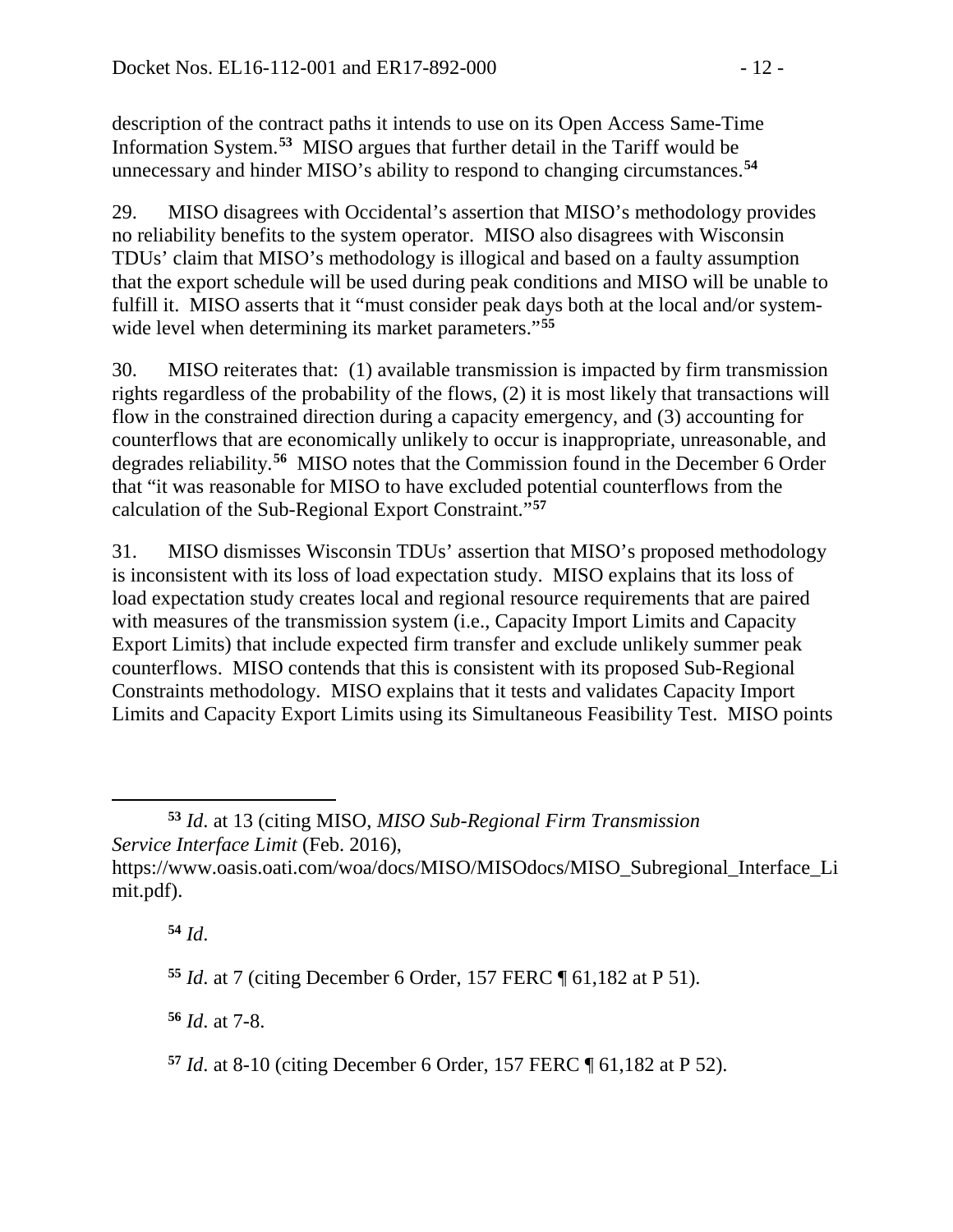out, however, that the Simultaneous Feasibility Test does not consider the simultaneous feasibility of flows on contract limits (e.g., Sub-Regional Export Constraints).**[58](#page-12-0)**

32. In response to concerns raised by Occidental, NRG Companies, and MISO South Regulators regarding MISO's proposed simultaneous feasibility study, MISO explains that a clear description of the study is available in section 5.2.1.4.2 of MISO's business practices manual for resource adequacy:

On an annual basis, prior to administrating the [Auction], MISO will review operational data from the previous Summer peak season to determine if operational events experienced in the past and forecasted expected conditions

for the Planning Year warrant a reduction in the initial [regional directional transfer limit] between the MISO South and Midwest Regions.

The following data sources are considered for the feasibility analysis:

- Studies that assess MISO transfer capability between Regions
- Studies that assess load diversity between Balancing Authorities
- Transmission system constraints
- Congestion history on relevant transmission constraints
- Capacity or Transmission Emergency alerts, warnings, or events

MISO states that, although further description is not necessary, it is willing to amend its Tariff language to clarify that it will perform the feasibility analysis in accordance with the business practices manual for resource adequacy.**[59](#page-12-1)** MISO adds that it is willing to review its business practices manual with stakeholders to identify opportunities to improve the feasibility analysis. MISO clarifies that the feasibility study will only reduce the regional directional transfer limits for reliability purposes. MISO states that an annual presentation, originally proposed by MISO South Regulators, is appropriate. MISO adds that it is willing to revise section 68A.3.1 of its Tariff to state: "Prior to publishing the [Sub-Regional Reliability Zones, Sub-Regional Export Constraints, and Sub-Regional Import Constraints] on its public website, Transmission Provider will present the feasibility analysis and resulting [Sub-Regional Export Constraint and Sub-Regional Import Constraint] calculation to stakeholders."**[60](#page-12-2)** Entergy supports MISO South Regulators' request that the Commission direct MISO to add specificity

**<sup>58</sup>** *Id*. at 8-9.

<span id="page-12-0"></span> $\overline{a}$ 

**<sup>60</sup>** *Id*. at 15.

<span id="page-12-2"></span><span id="page-12-1"></span>**<sup>59</sup>** *Id*. at 14-15 (citing MISO, Resource Adequacy Business Practices Manual, BPM-011-r16, § 5.2.1.4.2).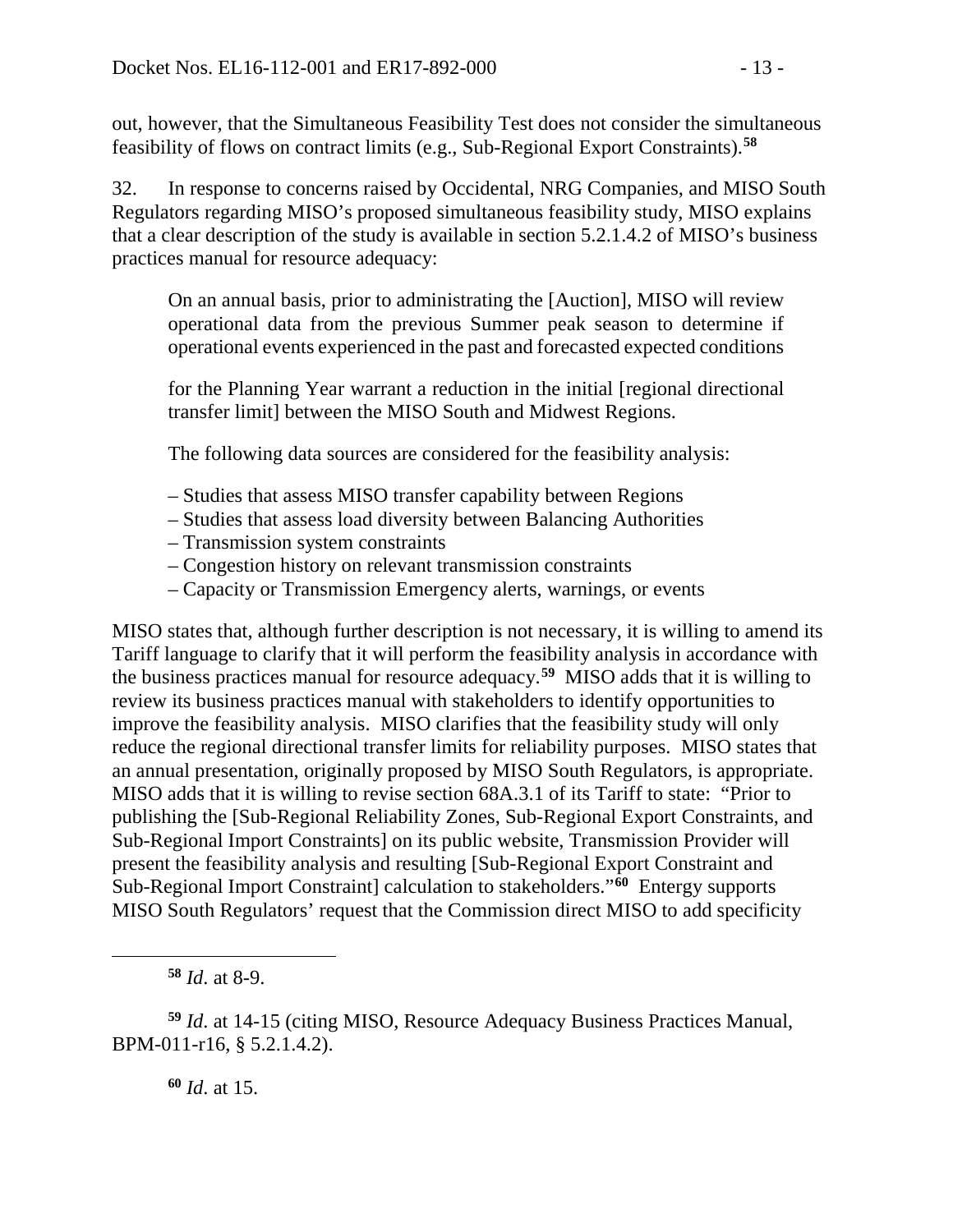to its Tariff regarding the feasibility analysis and to provide annual reports describing and providing support for all adjustments to the Sub-Regional Constraint calculations.**[61](#page-13-0)** 33. MISO South Regulators assert, and MISO agrees, that MISO should not address capacity price divergence between MISO South and MISO Midwest through its Sub-Regional Constraint calculations, and that Wisconsin TDUs' and NRG Companies' arguments that MISO should work to achieve price convergence between MISO's two sub-regions are beyond the scope of MISO's efforts to ensure deliverability of resources during contingent periods.**[62](#page-13-1)** Entergy states that capacity price separation is not unusual among RTOs, and notes that MISO operates a single, coordinated energy and ancillary services market. Entergy adds, and MISO agrees, that MISO's estimated \$143 million in savings for MISO Midwest members is comprised of reduced administrative fees and a share of region-wide improvements in market commitment and dispatch, footprint diversity, and generator availability.**[63](#page-13-2)**

34. MISO argues that NRG Companies' proposal to create a new requirement that MISO adopt a market mechanism to alleviate price separation and enable excess capacity located in MISO South to provide capacity to MISO Midwest, which is not mentioned in the December 6 Order, is wholly inappropriate.**[64](#page-13-3)** MISO South Regulators assert, and MISO agrees, that any attempt to equalize prices between sub-regions through a market mechanism is not the goal of MISO's Sub-Regional Constraint calculations.**[65](#page-13-4)** Entergy argues that the Commission should reject NRG Companies' request for a new mechanism to alleviate price separation between MISO South and MISO Midwest because it: (1) treats capacity within an RTO as import capacity, (2) is unnecessary because firm transmission reservation holders already have the ability to resell unused transmission rights, (3) would unreasonably provide firm transmission reservation holders with payments from load for their unutilized firm transmission rights, and (4) would be burdensome to establish.**[66](#page-13-5)**

**<sup>61</sup>** Entergy Answer at 3.

<span id="page-13-2"></span><span id="page-13-1"></span><span id="page-13-0"></span> $\overline{a}$ 

**<sup>62</sup>** MISO South Regulators Answer at 4-5; MISO Answer at 12-13.

**<sup>63</sup>** Entergy Answer at 3-6; MISO Answer at 13.

**<sup>64</sup>** MISO Answer at 12.

**<sup>65</sup>** MISO South Regulators Answer at 5-6; MISO Answer at 12.

<span id="page-13-5"></span><span id="page-13-4"></span><span id="page-13-3"></span>**<sup>66</sup>** Entergy Answer at 11-13. Entergy notes that NRG Companies are the holders of the firm transmission reservations used to lower the Sub-Regional Export Constraint for the 2016/17 Auction. *Id.* at 8.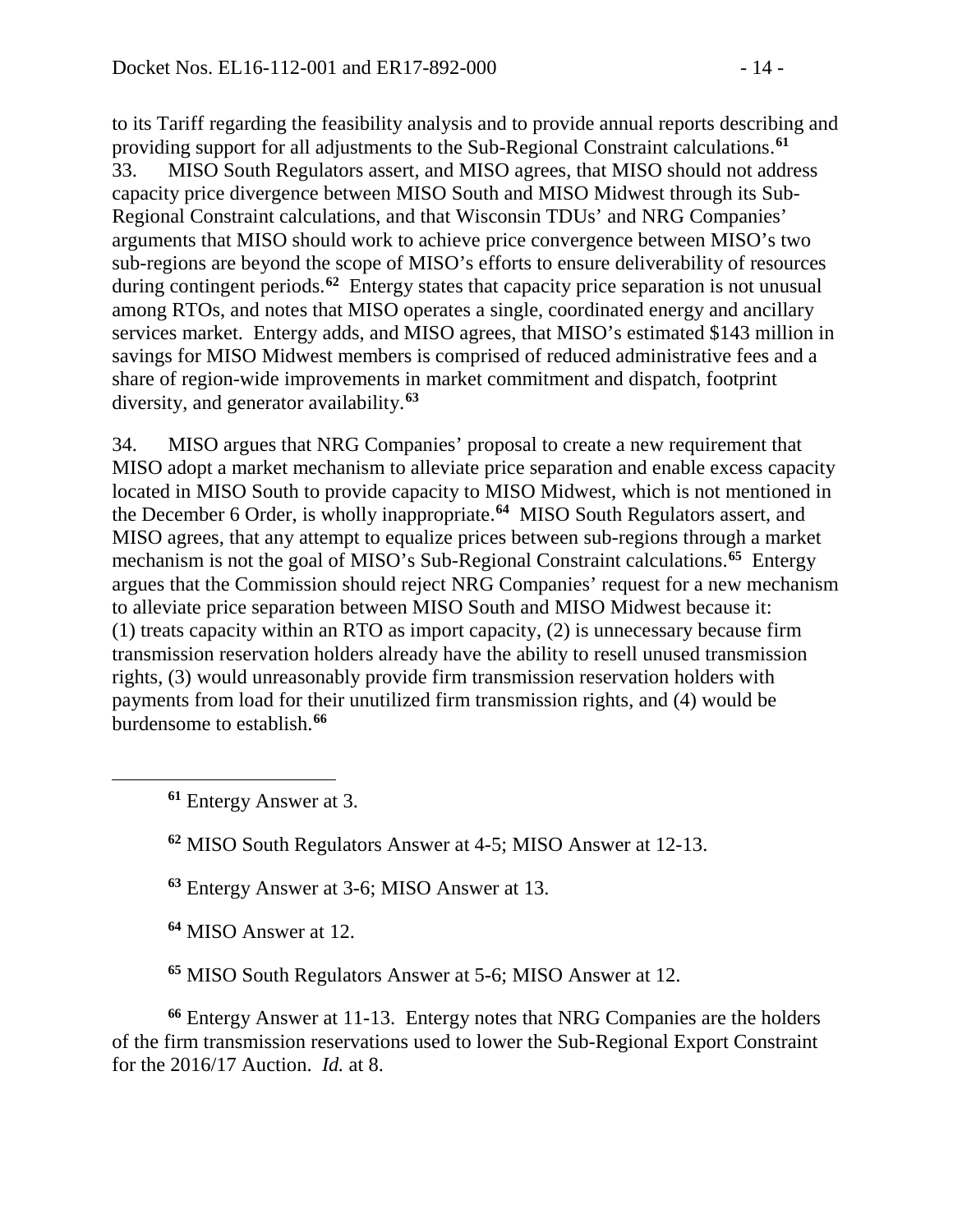#### **v. Responses**

35. Wisconsin TDUs reiterate many of the same arguments in their protest, including: (1) MISO failed to meet its burden under section 205 of the FPA, (2) there is no reason to assume that market participants will export out of MISO during peak conditions, (3) MISO has dispatch control over non-pseudo-tied exports, (4) MISO's proposed methodology will result in elevated prices in MISO Midwest and depressed revenues in MISO South, and (5) MISO's proposed methodology is inconsistent with its loss of load expectation studies, which assume that exports will be zero during peak conditions.**[67](#page-14-0)** Customer Coalition adopts the arguments in Wisconsin TDUs' response.**[68](#page-14-1)**

### **vi. Commission Determination**

36. We accept MISO's compliance filing subject to condition, as discussed below. As an initial matter, as the Commission stated in the December 6 Order, there may be more than one just and reasonable methodology that MISO can use to calculate Sub-Regional Constraints.**[69](#page-14-2)** We need not analyze whether the various alternative proposals are also just and reasonable (including NRG Companies' requested market mechanisms); rather, our analysis herein focuses on whether MISO's proposed methodology is just and reasonable and in compliance with the December 6 Order.**[70](#page-14-3)** As discussed below, with the conditions described herein, we find that MISO's proposal is just and reasonable and in compliance with the December 6 Order.

<span id="page-14-0"></span> $\overline{a}$ **<sup>67</sup>** Wisconsin TDUs Response at 3-9 (citing MISO, *Loss of Load Expectation (LOLE) Fundamentals*, at 62 (Mar. 2015),

**<sup>68</sup>** Customer Coalition Response at 3.

**<sup>69</sup>** December 6 Order, 157 FERC ¶ 61,182 at P 54 n.87.

<span id="page-14-3"></span><span id="page-14-2"></span>**<sup>70</sup>** *See New England Power Co*., 52 FERC ¶ 61,090, at 61,336 (1990), *reh'g denied*, 54 FERC ¶ 61,055 (1991), *aff'd, Town of Norwood v. FERC*, 962 F.2d 20 (D.C. Cir. 1992); *City of Bethany v. FERC*, 727 F.2d 1131, 1136, *cert. denied*, 469 U.S. 917 (1984) (utility need establish that its proposed rate design is reasonable, not that it is superior to alternatives); *accord OXY USA, Inc. v. FERC*, 64 F.3d 679, 692 (D.C. Cir. 1995) (Commission may approve methodology proposed in settlement agreement if it is "just and reasonable;" it need not be the only reasonable methodology, or even the most accurate).

<span id="page-14-1"></span>https://www.misoenergy.org/Library/Repository/Meeting%20Material/Stakeholder/LOL EWG/2015/20150).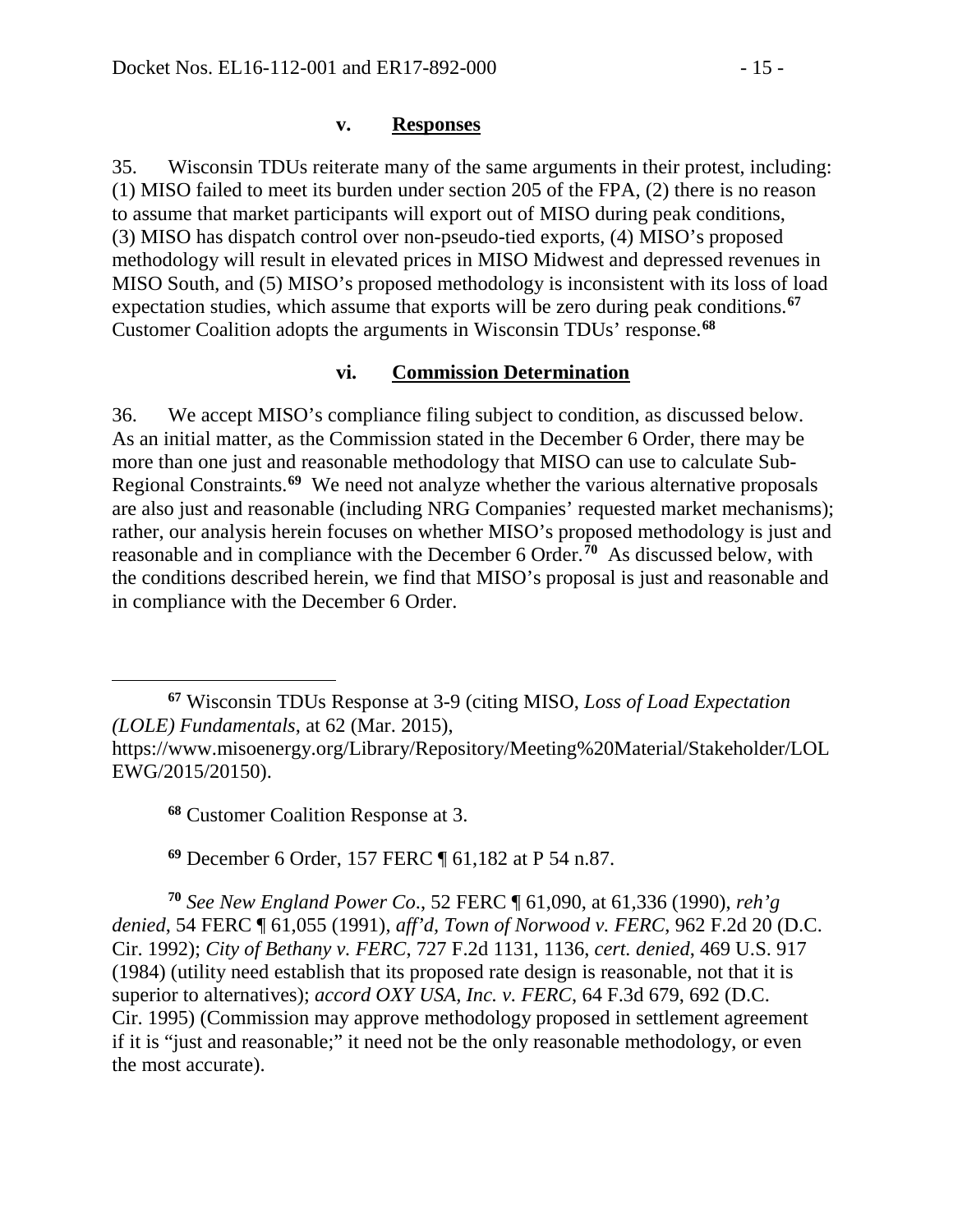37. All parties appear to agree that the regional directional transfer limits established in the Settlement Agreement are a reasonable starting point for the calculations. We agree. It is MISO's responsibility to adhere to the provisions of the Commissionapproved Settlement Agreement, and it is reasonable for the calculation of Sub-Regional Constraints to accommodate that obligation. MISO's proposal requires it to make two reductions, when applicable, to the regional directional transfer limits: (1) a reduction, based on a feasibility analysis, for reliability purposes; and (2) a reduction by the amount of firm transmission service reservations in the prevailing direction.

38. First, while several parties protested the details (or lack thereof) regarding the feasibility analysis, none appear to oppose the inclusion of such an analysis. We disagree that MISO must include more detail in its Tariff to describe the methodology it will use to perform the feasibility analysis. We find that MISO's proposed Tariff language is sufficiently detailed to provide interested parties with the framework necessary to understand the feasibility analysis, and that additional information regarding the feasibility analysis is correctly provided in MISO's business practices manual for resource adequacy.**[71](#page-15-0)** The existing simultaneous feasibility test used to validate Capacity Import Limits and Capacity Export Limits is appropriately described in the Tariff with additional information provided in the business practices manual for resource adequacy, and no party has demonstrated why the feasibility analysis used to validate Sub-Regional Constraints should be treated differently. We agree, however, with MISO South Regulators that the proposed Tariff language should identify the business practices manual in which that detail can be found. Accordingly, we direct MISO to revise section 68A.3.1 of its Tariff to provide this clarification.**[72](#page-15-1)**

39. Although NRG Companies and Occidental argue that the feasibility analysis should be forward-looking, it appears that MISO already considers future conditions in addition to historical data. MISO's business practices manual for resource adequacy states that it will "review operational data from the previous Summer peak season to determine if operational events experienced in the past *and forecasted expected conditions* for the Planning Year warrant a reduction in the initial [regional directional transfer limits] between the MISO South and Midwest Regions."**[73](#page-15-2)** However, the proposed Tariff language only references operational events from the previous Planning Year. Accordingly, we direct MISO to further revise section 68A.3.1 of its Tariff to

**<sup>72</sup>** MISO clarified that it is willing to make this revision. *See* MISO Answer at 15.

<span id="page-15-2"></span><span id="page-15-1"></span>**<sup>73</sup>** MISO, Resource Adequacy Business Practices Manual, BPM-011-r16, § 5.2.1.4.2) (emphasis added).

<span id="page-15-0"></span> $\overline{a}$ **<sup>71</sup>** *See Midwest Indep. Transmission Sys. Operator, Inc.*, 142 FERC ¶ 61,215, at P 65 (2013).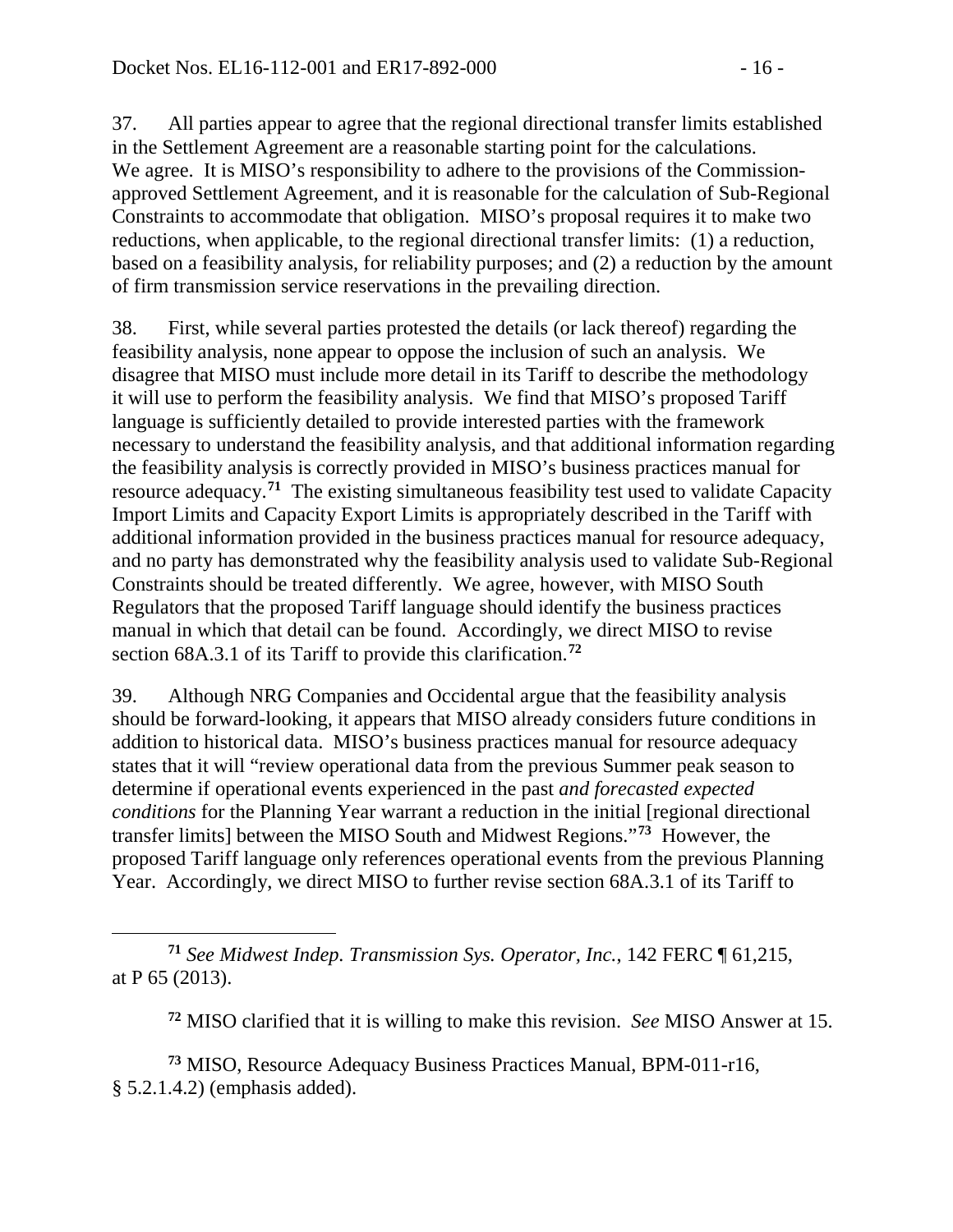recognize that its feasibility analysis will also consider forecasted expected conditions, as already clarified in the business practices manual.

40. To implement these two directives, we require MISO to make the below changes to one sentence in section 68A.3.1 of its Tariff:

Next, the Transmission Provider will then complete a feasibility analysis in accordance with the Resource Adequacy Business Practices Manuals to review operational events from previous Planning Year's Summer peak and forecasted expected conditions for the upcoming Planning Year to determine if a further reduction to the transfer limit is warranted for reliability.

41. Furthermore, in response to MISO South Regulators' request for a report or presentation of these market parameters prior to the Auction, MISO agrees to add the following sentence to section 68A.3.1 of its Tariff:

Prior to publishing the [Sub-Regional Reliability Zones, Sub-Regional Export Constraints, and Sub-Regional Import Constraints] on its public website, Transmission Provider will present the feasibility analysis and resulting [Sub-Regional Export Constraint and Sub-Regional Import Constraint] calculation to stakeholders.

We agree with MISO's proposed addition to its Tariff, as it provides stakeholders with additional transparency – which we conclude is particularly important should the results of the feasibility analysis require MISO to reduce any of the Sub-Regional Constraints.**[74](#page-16-0)**

42. Second, protestors make various arguments as to why MISO's proposal to reduce the regional directional transfer limits by the amount of firm transmission service reservations in the prevailing direction is flawed or otherwise not just and reasonable. As discussed in detail below, we disagree with these arguments and find that MISO's proposal to subtract all firm transmission service reservations in the prevailing direction is just and reasonable.

 $\overline{a}$ 

<span id="page-16-0"></span>**<sup>74</sup>** We also note that MISO, in its answer, has agreed to review its business practices manual for resource adequacy with stakeholders to identify improvement opportunities regarding its feasibility analysis. *See supra* P 32.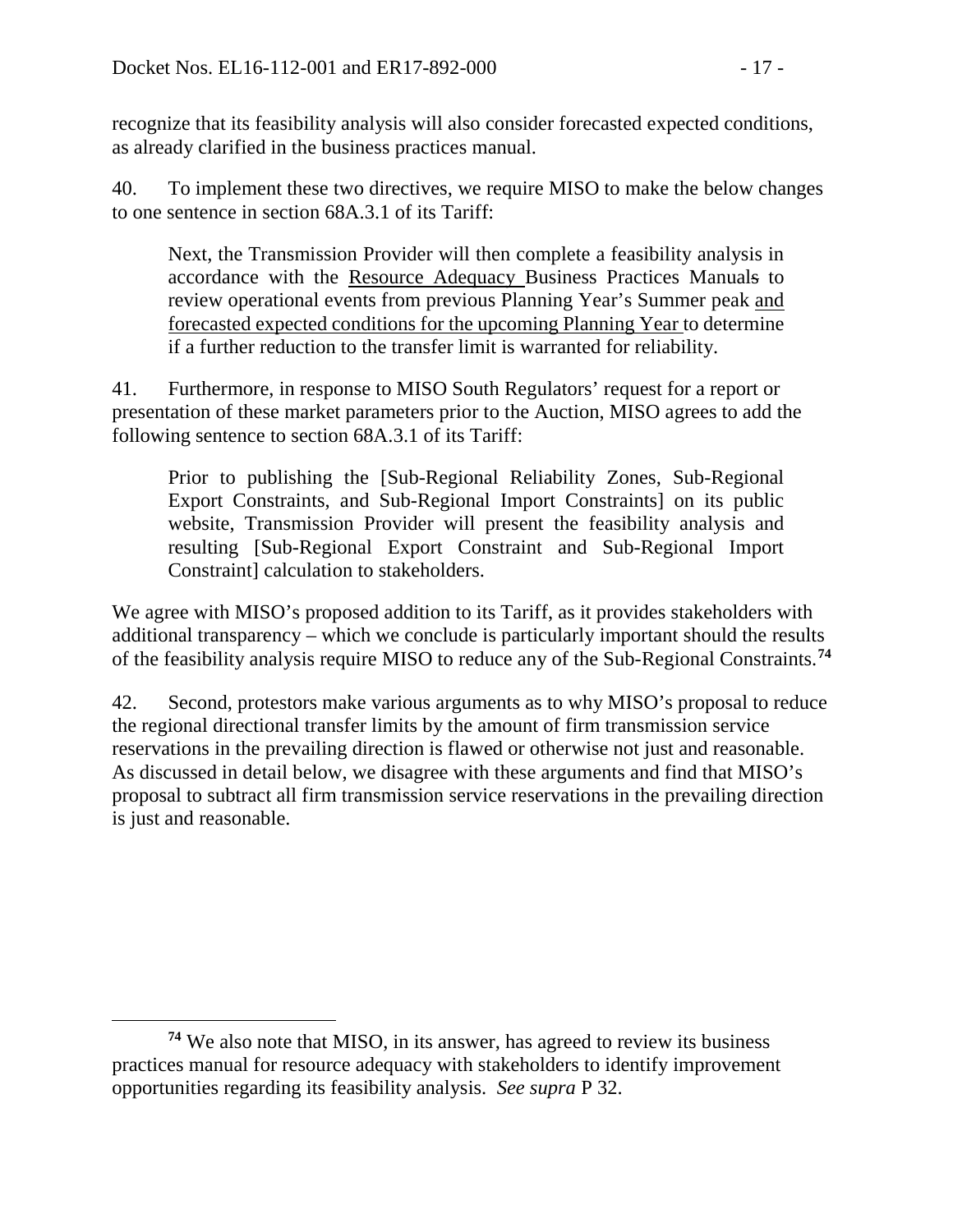$\overline{a}$ 

43. For instance, we disagree with Wisconsin TDUs' assertion that MISO South resources will not export energy to another region (e.g., PJM) during MISO Midwest peak conditions.**[75](#page-17-0)** PJM and MISO Midwest might experience peak conditions at the same time, and PJM could actually experience higher prices in real-time. Moreover, market participants with non-committed excess supply in MISO South that is deliverable to PJM can submit offers into whichever region's day-ahead market they expect to clear at the highest prices (less any transmission costs). This will not necessarily correspond with prices in real-time and, therefore, it is not unreasonable to assume that MISO South resources will have export commitments to PJM regardless of whether the real-time prices in MISO Midwest are higher than those in PJM. Finally, excess generation in MISO Midwest may be unavailable during peak conditions in MISO Midwest to fulfill the export commitments of resources in MISO South.

44. The same analysis is relevant to determining whether and to what extent MISO can expect a supplier to utilize its firm transmission reservations when that supplier does not have a capacity commitment. MISO's proposal establishes an inverse relationship between the amount of firm transmission reservations over the contract path and the applicable Sub-Regional Constraints. **[76](#page-17-1)** Furthermore, in the 2014/15, 2015/16, and 2016/17 Auctions, the Sub-Regional Export Constraint for MISO South caused price separation between the two sub-regions, resulting in higher prices in MISO Midwest and lower prices in MISO South.**[77](#page-17-2)** Nevertheless, NRG Companies have firm transmission reservations even though such reservations reduce the Sub-Regional Export Constraint for MISO South, and thus could reduce the price and quantity of capacity it is able to sell in the Auction.**[78](#page-17-3)** The potential benefit to NRG Companies of retaining the transmission reservations is to enable them to sell energy to another region that would require it to

<span id="page-17-1"></span>**<sup>76</sup>** For instance, for every additional MW of firm transmission reservation, the applicable Sub-Regional Constraints will decrease by that same MW.

<span id="page-17-2"></span>**<sup>77</sup>** *See, e.g.,* MISO, *2016/2017 Planning Resource Auction Results* (Apr. 2016), https://www.misoenergy.org/Library/Repository/Report/Resource%20Adequacy/Auction Results/2016-2017%20PRA%20Summary.pdf.

<span id="page-17-3"></span>**<sup>78</sup>** *See* supra note 66. The parties to the Settlement Agreement, including MISO, agreed "to not dispute the validity or effectiveness of the firm transmission service provided to NRG under the [identified transmission service reservations] for the [2015/16-2018/19 Planning Years]." *See* Settlement Agreement at 18-19.

<span id="page-17-0"></span>**<sup>75</sup>** Wisconsin TDUs also argue that MISO's proposed methodology is inconsistent with MISO's loss of load expectation study. However, as MISO explains in its answer, it is MISO's transmission system measures – not resource requirements determined by the loss of load expectation study – that consider firm transfers and exclude unlikely summer peak counterflows. *See* MISO Answer at 8-9.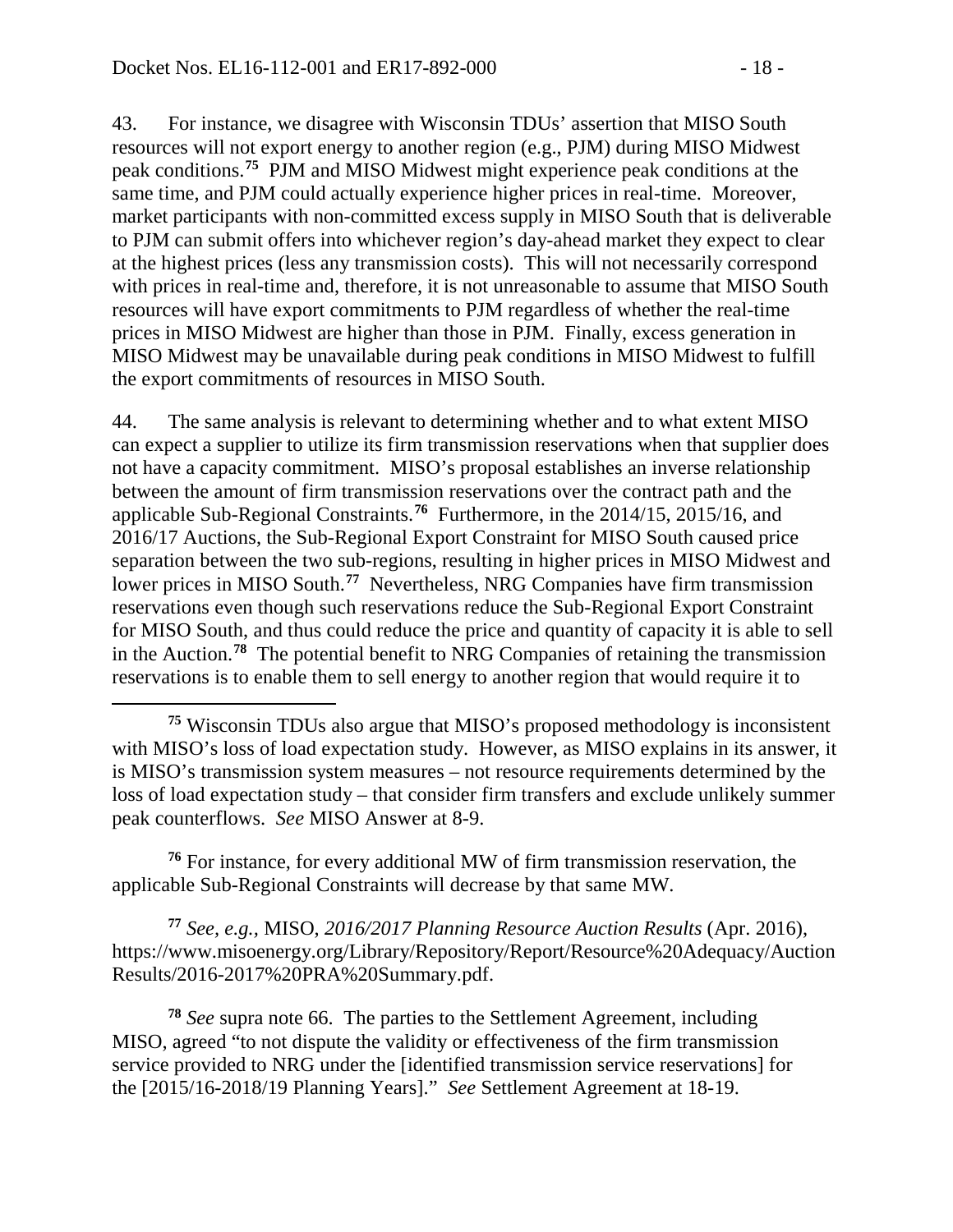utilize the contract path associated with the regional directional transfer limit. Accordingly, we find that the amount of firm transmission reservations in the prevailing direction are reasonable indicators of the amount of exports to be expected from MISO South during peak conditions in MISO Midwest that utilize the contract path relevant to the regional directional transfer limit.

45. It is possible that NRG Companies will not use all of its firm transmission reservations to make energy sales to other regions during each of MISO's peak days. However, MISO's approach is appropriately conservative and reasonable because NRG Companies *could* use all of their firm transmission reservations during any or all of those peak days. Additionally, energy sales could vary day-to-day and year-to-year depending on prevailing market prices such that it is not appropriate to attempt to extrapolate how much of their firm transmission reservations NRG Companies will use.

46. Several parties contend that MISO's proposal unnecessarily constrains deliverability between sub-regions, thereby producing unreasonably high capacity prices in MISO Midwest and unreasonably low capacity prices in MISO South. However, as explained above, MISO correctly considered peak demand conditions in MISO Midwest – when flows from MISO South to MISO Midwest are expected to approach the regional directional transfer limit – in its calculation of the Sub-Regional Export Constraint for MISO South and the Sub-Regional Import Constraint for MISO Midwest. **[79](#page-18-0)** MISO concluded that the owner of firm transmission service reservations in the prevailing direction are likely to utilize those reservations during peak conditions in MISO Midwest, and therefore determined that any alternative proposal that would reduce the regional directional transfer limit by less than that firm transmission service reservation total would degrade reliability. We, therefore, disagree that MISO's proposal unreasonably constrains deliverability between sub-regions.

# **b. Going-Forward Costs**

 $\overline{a}$ 

## **i. December 6 Order**

47. The Commission directed MISO to revise its Tariff to add a formulaic definition of going-forward costs, including an amortization schedule for mandatory capital expenditures included in going-forward costs. The Commission explained that its directive would provide market participants with a sufficient level of transparency into

<span id="page-18-0"></span>**<sup>79</sup>** Likewise, MISO correctly considers peak demand conditions in MISO South in its calculation of the Sub-Regional Export Constraint for MISO Midwest and the Sub-Regional Import Constraint for MISO South.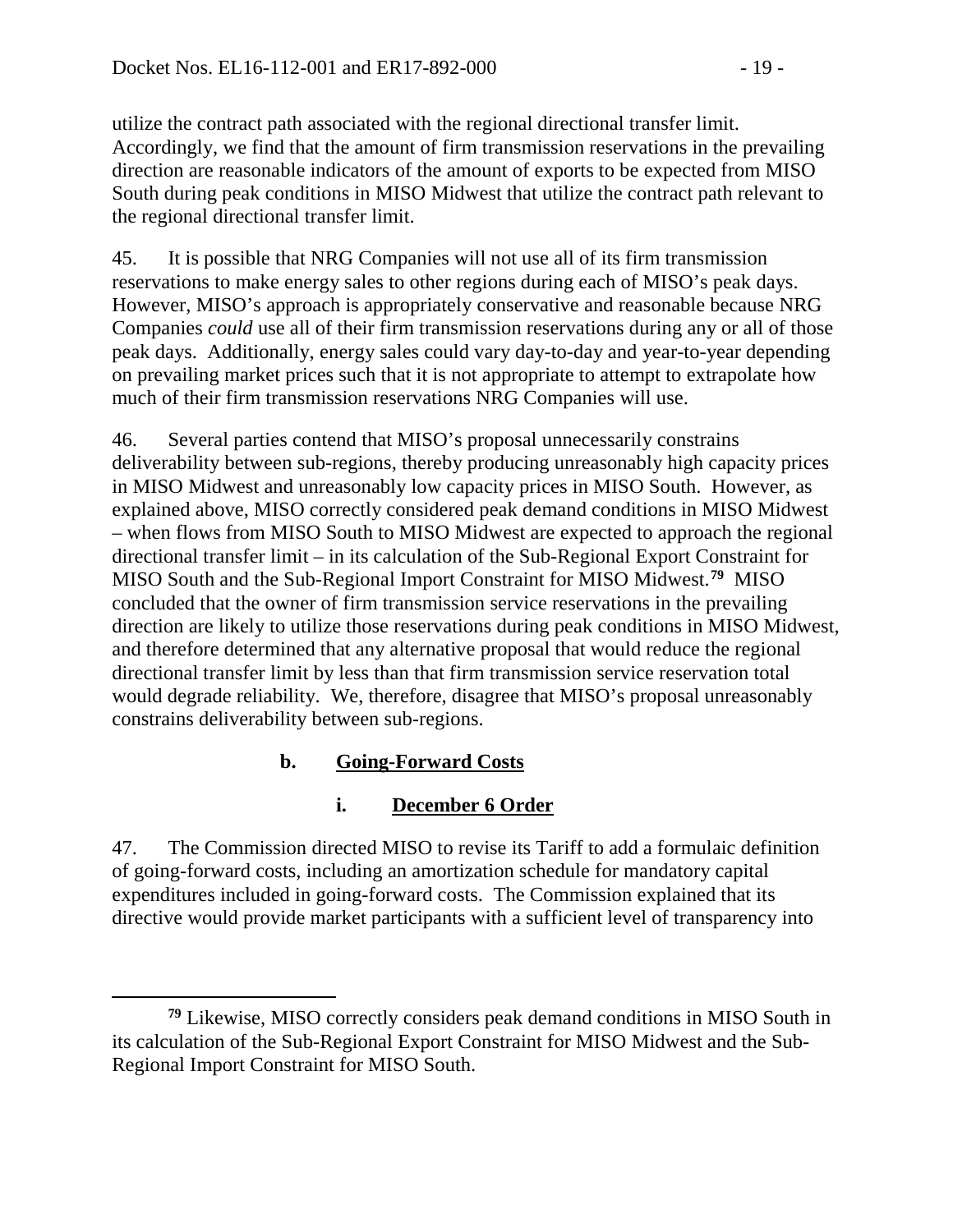the types of costs that can be included in going-forward costs, facility-specific reference levels, and ultimately offers made into upcoming Auctions.**[80](#page-19-0)**

## **ii. Compliance Filing**

48. MISO states that it has complied with the Commission's directive by revising section 64.1.4 of the Tariff to add a formula for going-forward costs and descriptions of the types of avoidable costs. MISO explains that its proposal adopts portions of PJM's Attachment DD, modified by MISO and the Market Monitor for use in the MISO footprint.**[81](#page-19-1)**

49. MISO states that its proposal to determine going-forward costs will allow the Market Monitor to collect information to capture the specific costs required to keep a Planning Resource in (or return it to) operation for a specific Planning Year. MISO proposes to add the following definition of going-forward costs to section 64.1.4 of the Tariff:

Going-Forward Costs =  $\text{Case } 1 - \text{Case } 2$ 

Where:

 $\overline{a}$ 

Case  $1 = \text{Costs}$  incurred to continue operating or return a Planning Resource from suspension, as applicable, and then retiring or suspending the Planning Resource at the end of the Planning Year, as applicable

Case  $2 = \text{Costs}$  incurred to retire, suspend, or keep a Planning Resource in suspension at the beginning of the Planning Year, as applicable

MISO states that market participants may utilize the following eight types of costs in the development of Cases 1 and 2: (1) Operations and Maintenance Labor; (2) Administrative Expenses; (3) Fuel Availability Expenses; (4) Maintenance Expenses;

<span id="page-19-0"></span>**<sup>80</sup>** December 6 Order, 157 FERC ¶ 61,182 at P 65. By way of example, the Commission cited to Attachment DD of PJM's tariff. *Id.* at n.104.

<span id="page-19-1"></span>**<sup>81</sup>** MISO Compliance Filing at 5. Going-forward costs of keeping a Planning Resource in operation or returning a Planning Resource from suspension are either: (1) certain annual costs, including but not limited to mandatory capital expenditures, that could be avoided if a supplier otherwise capable of providing capacity ceases providing capacity or energy for at least one year or retires permanently; or (2) the net opportunity costs of forgone sales outside of MISO. MISO, FERC Electric Tariff, Module D, § 64.1.4 (44.0.0).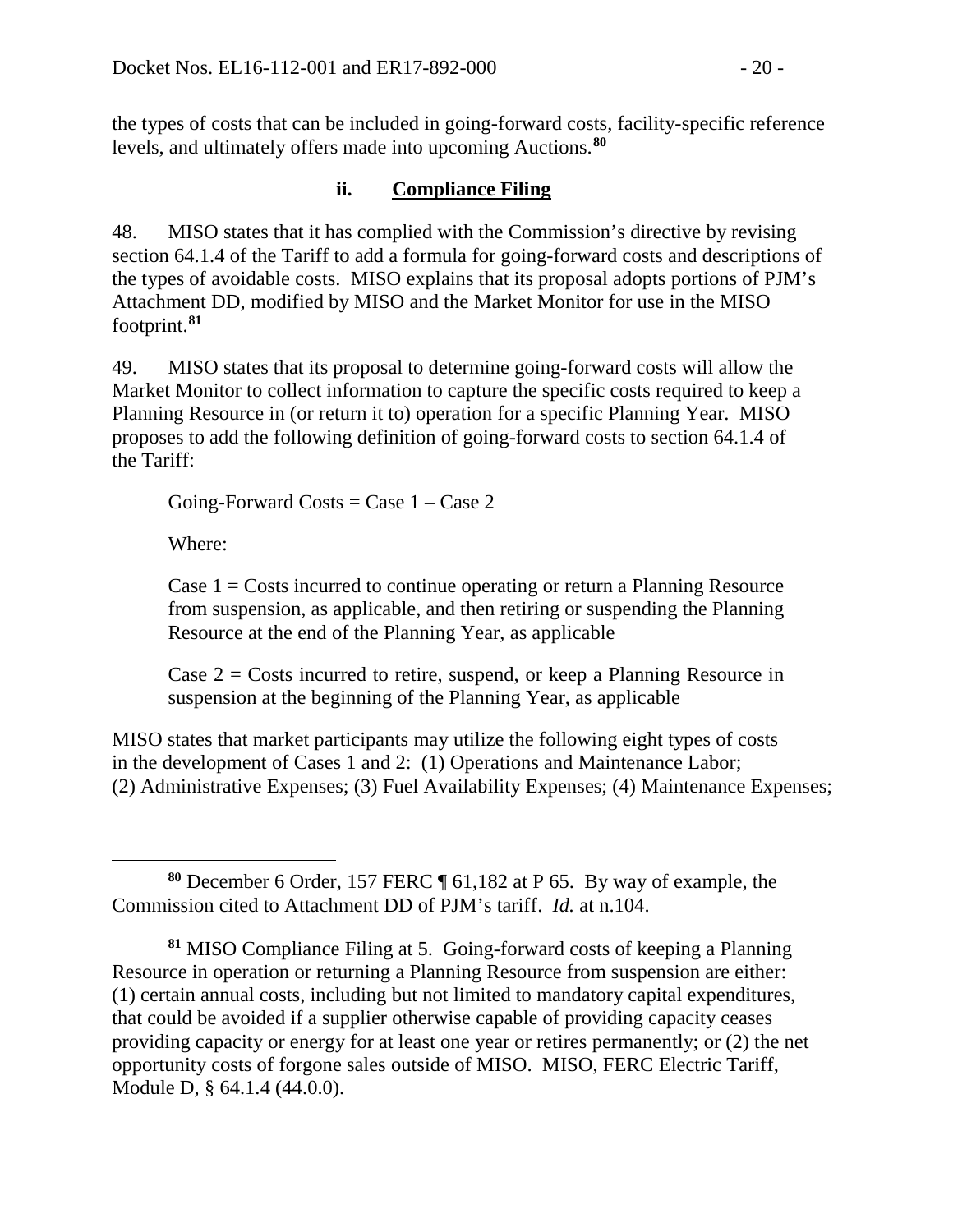(5) Operating Expenses; (6) Taxes, Fees, and Insurance; (7) Corporate Level Expenses; and (8) Capital Costs.**[82](#page-20-0)** MISO explains that these eight cost types are similar to those in the PJM tariff, and that it did not adopt several cost types that are either inapplicable to the MISO footprint or incongruous with the amortization approach that MISO and the Market Monitor propose. MISO adds that the Market Monitor proposes language that allows it to consider costs that are not specifically described in the descriptions of these cost types. MISO states that the Market Monitor requests that market participants provide historic costs, in addition to a 24-month forecast, to support and justify future cost projections.**[83](#page-20-1)**

50. MISO acknowledges that the Commission directed it to provide an amortization schedule, but notes that the Market Monitor believes that cash basis accounting is more appropriate.**[84](#page-20-2)** The Market Monitor argues that a rational supplier in MISO may not be willing to make an investment if it is amortized over three or four years. The Market Monitor asserts that, because MISO uses a vertical demand curve, the Auction price in a given year provides little assurance of continued adequate prices in subsequent years. The Market Monitor also argues that capital expenditures are sunk costs after the first year, so a rational competitive supplier would not submit offers into the Auction in the second year (or thereafter) that would require recovery of a substantial portion of that expenditure.**[85](#page-20-3)**

<span id="page-20-1"></span>**<sup>83</sup>** *Id*. at 6 & n.17. There is a discrepancy between the case definitions in the transmittal and in the proposed Tariff language. The definitions in the transmittal refer to costs incurred during the 24-month forecast, while the definitions in the proposed Tariff language (provided above) that we accept do not explicitly provide the period during which costs must be incurred in order for them to be considered in the calculation of going-forward costs. The proposed Tariff language applicable to these costs does, however, require market participants requesting going-forward costs based on suspension or retirement to provide at least two years of historic costs and at least 24 months of forecast costs. *Id.* at 6, Tab A (Redline Tariff Sheets) at § 64.1.4 (46.0.0).

<span id="page-20-2"></span>**<sup>84</sup>** *Id*. at 6.

<span id="page-20-0"></span> $\overline{a}$ 

<span id="page-20-3"></span>**<sup>85</sup>** *Id*., Tab D (Affidavit of David B. Patton) at PP 6-11.

**<sup>82</sup>** MISO Compliance Filing at 5-6.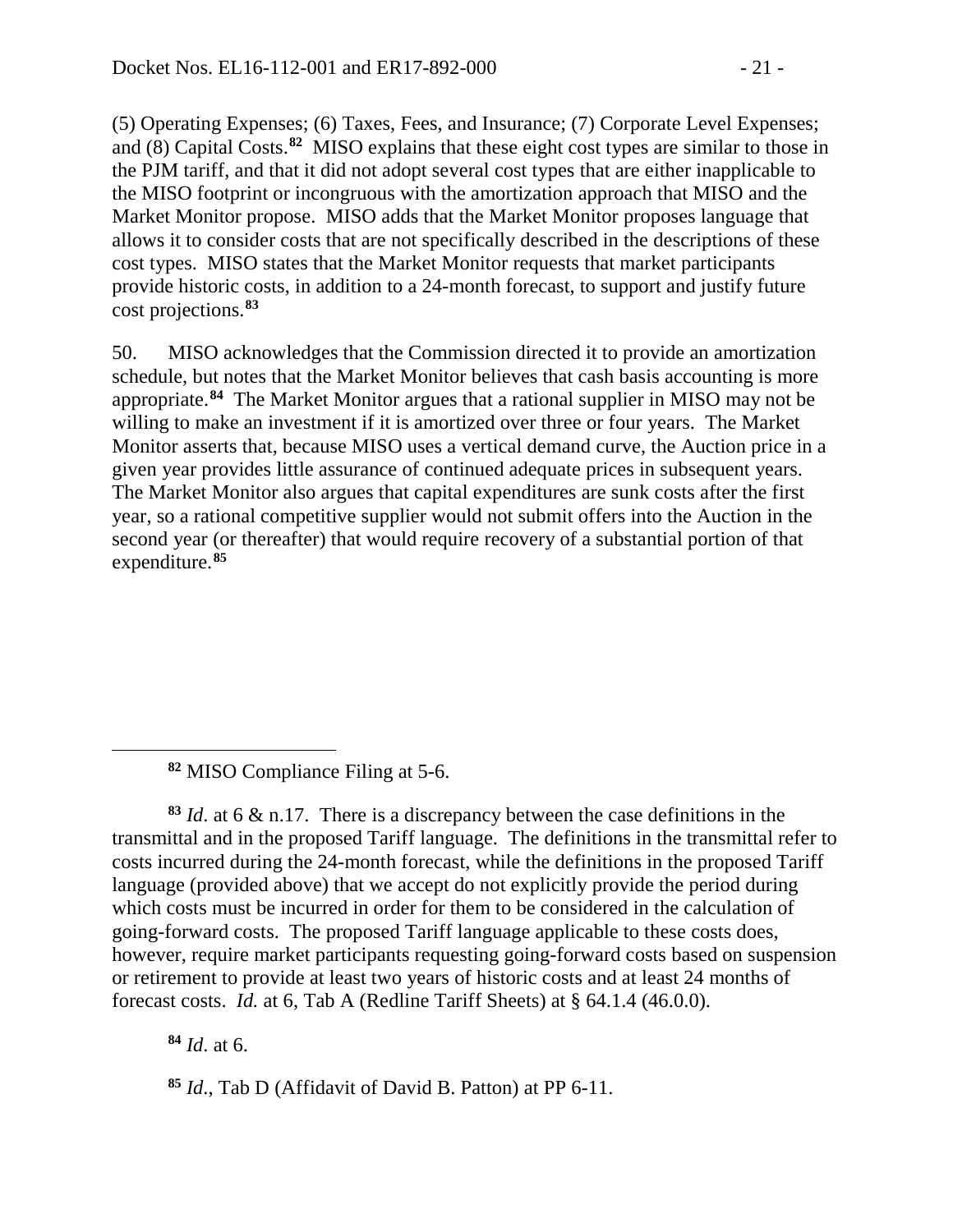51. MISO notes that its proposed Tariff sheets contain language pending before the Commission in Docket Nos. ER16-833-004 and ER17-806-000. MISO requests that the Commission accept this filing subject to the outcomes of those pending proceedings.**[86](#page-21-0)**

52. MISO requests waiver of section 64.1.4 of the Tariff to allow market participants additional time to compile and format the required information in accordance with the new requirements proposed by MISO. MISO and the Market Monitor propose to allow market participants until March 1, 2017 to submit the newly-required information so long as the market participants submit their requests for facility-specific reference levels along with the currently-required information by the existing deadline of February 14, 2017. MISO states that good cause exists to grant this waiver because MISO is acting in good faith and the waiver: (1) is limited in scope – from February 14, 2017 to March 1, 2017, (2) will remedy the concrete problem of market participants needing additional time to compile information not previously required, and (3) will not have undesirable consequences, such as harming third parties, because the Market Monitor will still have over 20 days to calculate facility-specific reference levels.**[87](#page-21-1)**

### **iii. Protests**

53. Customer Coalition argues that the amortization schedule proposed for goingforward capital costs is not just and reasonable, is contrary to Commission precedent, and would result in excessive prices. According to Customer Coalition, neither MISO nor the Market Monitor support the claim that all generation owners will only make capital investment commitments if recovery of such capital costs is assured within one year. Customer Coalition adds that it is incorrect to assume that capital costs can only be recovered through MISO capacity markets, and contends that locational market prices such as those in MISO's energy markets produce infra-marginal revenues that will contribute to fixed cost recovery. Customer Coalition notes that, when the Commission directed MISO to provide an amortization schedule, it cited to PJM's tariff, which includes a multi-year amortization schedule. Customer Coalition explains that PJM applies a one-year amortization period to a very limited class of facilities, while all other

<span id="page-21-1"></span>**<sup>87</sup>** MISO Compliance Filing at 7-8.

 $\overline{a}$ 

<span id="page-21-0"></span>**<sup>86</sup>** *Id.* at 7 & n.18. The Commission has accepted this Tariff language, effective February 1, 2017, rendering this request moot. *Midcontinent Indep. Sys. Operator, Inc*., Docket No. ER16-833-004 (Mar. 8, 2017) (delegated letter order); *Midcontinent Indep. Sys. Operator, Inc.,* 160 FERC ¶ 61,005 (2017) (accepting revisions to Auction market monitoring and mitigation proposed in Docket No. ER17-806-000).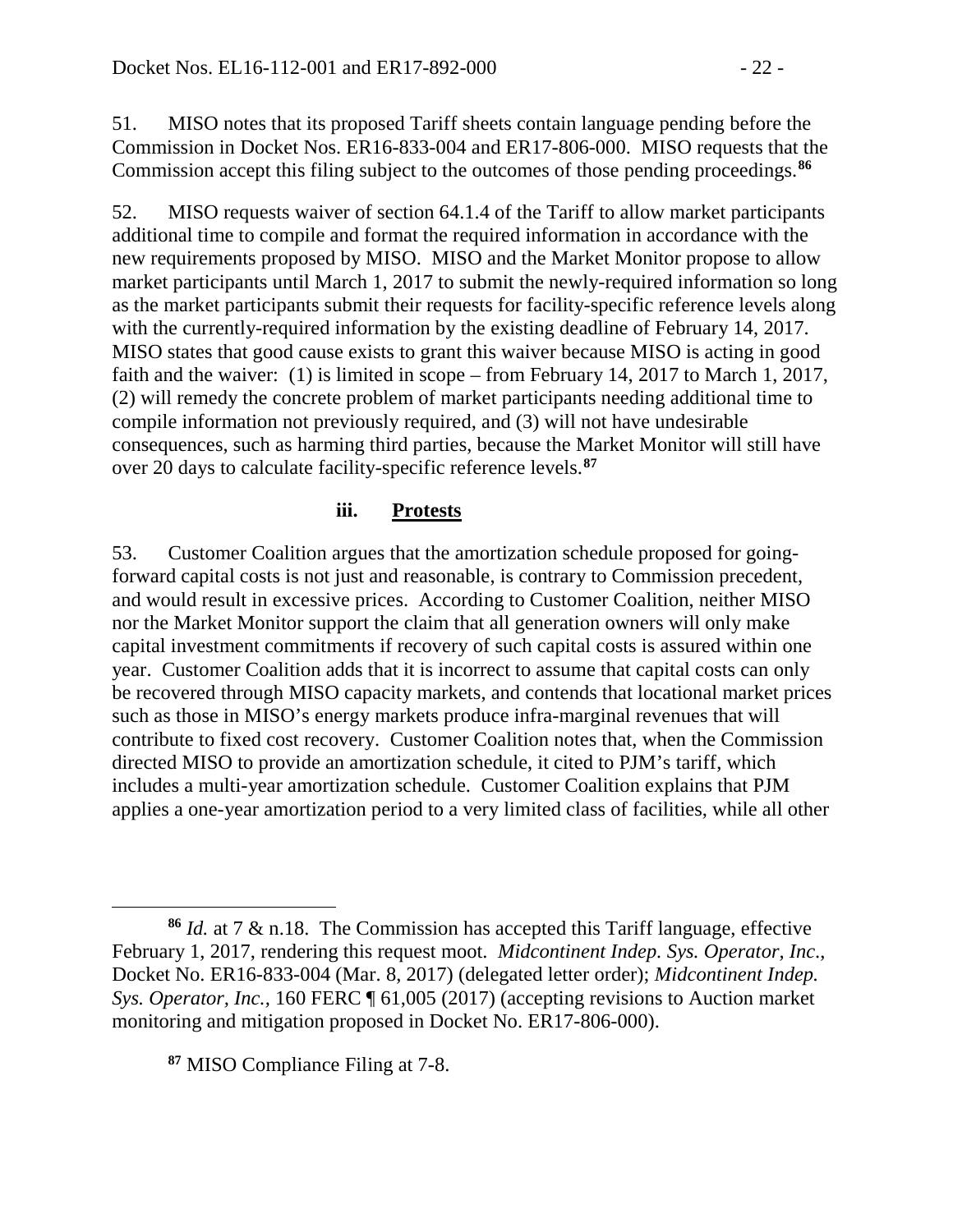facilities are subject to an amortization schedule ranging from four years to 30 years based on their age.**[88](#page-22-0)**

### **iv. Answers**

54. MISO asserts that Customer Coalition's claim that a one-year amortization schedule does not take into account revenues from the energy market is incorrect. MISO explains that a facility-specific reference level for a Planning Resource already takes into consideration the Planning Resource's expected annual revenues, including those from the energy market. MISO also asserts that its proposed one-year amortization schedule is not precluded from being just and reasonable because the Commission has found other amortization schedules to be just and reasonable.**[89](#page-22-1)**

## **v. Commission Determination**

55. We accept MISO's compliance filing as it pertains to going-forward costs used to determine facility-specific reference levels, as discussed below.

56. First, we find MISO's proposed formulaic definition of going-forward costs to be just and reasonable and in compliance with the Commission's directive in the December 6 Order, noting the inconsistency between the Tariff language and MISO's transmittal. **[90](#page-22-2)** Case 1 assumes that the Planning Resource will continue to operate until it suspends or retires at the end of the Planning Year, while Case 2 assumes that the Planning Resource will suspend or retire at the beginning of the Planning Year. Even though the vast majority of the costs avoided in Case 2 (compared to Case 1) will be incurred during that Planning Year, there may be additional avoidable costs incurred *after* the Planning Year. MISO's proposal captures those potential costs by requiring the market participant to submit its forecasts for at least 24 months. To the extent that any additional costs can be avoided in Case 2 that cannot be avoided in Case 1, the market participant requesting the facility-specific reference levels can submit cost forecasts beyond 24 months. We conclude that the proposed formulaic definition of going-forward costs provides transparency to market participants and reasonably considers any costs that can be avoided by suspending or retiring a Planning Resource at the beginning of the Planning Year.

**<sup>90</sup>** *See supra* note 83.

 $\overline{a}$ 

<span id="page-22-2"></span><span id="page-22-1"></span><span id="page-22-0"></span>**<sup>88</sup>** Customer Coalition Protest at 6-8 (citing PJM, Intra-PJM Tariffs, OATT, Attachment DD, § 6.8 (13.0.0)).

**<sup>89</sup>** MISO Answer at 16-17.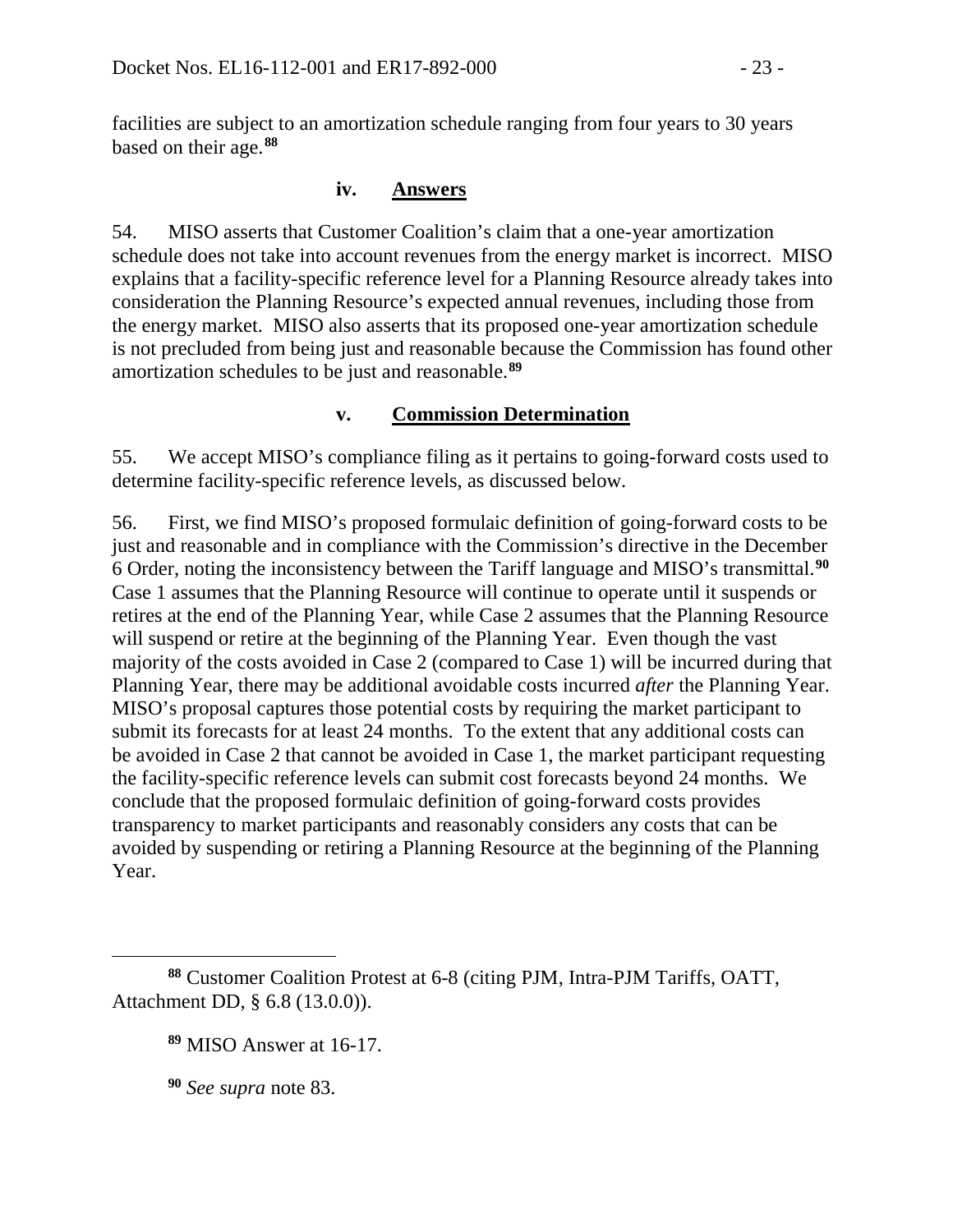57. Second, we find MISO's proposed cost types that can be considered in goingforward costs are just and reasonable, and in compliance with the Commission's directive in the December 6 Order. MISO largely adopted the cost types that the Commission previously accepted for parallel use in PJM. MISO reasonably proposed deviations from PJM's cost types to tailor them for application in the context of MISO's going-forward costs. MISO's proposed Tariff language provides a substantial amount of detail regarding each cost type, thereby providing market participants with a sufficient level of transparency.

58. Third, we find MISO's proposed one-year amortization schedule to be just and reasonable, and in compliance with the Commission's directive in the December 6 Order. As an initial matter, the Commission cited to PJM's tariff section that includes a multiyear amortization schedule by way of example.**[91](#page-23-0)** The Commission has provided RTOs with substantial latitude in determining their reliability requirements and shaping their markets.<sup>[92](#page-23-1)</sup> The fact that MISO's proposal differs from the multi-year amortization schedule the Commission previously accepted for PJM does not necessarily mean that MISO's proposal is not just and reasonable.**[93](#page-23-2)** We also disagree with Customer Coalition's assertion that MISO's proposal will necessarily result in excessive prices. There is an inherent risk in requiring a supplier to amortize its mandatory capital expenditures over multiple years: even if its resource clears in the immediate Auction, there is no certainty that the supplier will be able to clear subsequent Auctions and recover the costs associated with its mandatory capital expenditures.**[94](#page-23-3)** A supplier unwilling to subject itself to this risk may choose to suspend or retire its resource rather than make further investments. MISO's proposal avoids this risk by allowing a supplier to include all costs associated with mandatory capital expenditures in its resource's

**<sup>91</sup>** *See* PJM, Intra-PJM Tariffs, OATT, Attachment DD, § 6 (13.0.0).

<span id="page-23-0"></span> $\overline{a}$ 

<span id="page-23-1"></span>**<sup>92</sup>** *Midwest Indep. Transmission Sys. Operator, Inc.*, 139 FERC ¶ 61,199, at P 245 (2012).

<span id="page-23-2"></span>**<sup>93</sup>** Indeed, MISO's capacity construct differs from PJM's capacity construct. In contrast to PJM's three-year forward auction (and incremental auctions) with a sloped demand curve, MISO employs a single prompt Auction with a vertical demand curve.

<span id="page-23-3"></span>**<sup>94</sup>** Furthermore, after they are made, mandatory capital expenditures are sunk costs that are not avoidable. A rational competitive supplier only considers avoidable costs when determining the price at which it offers a resource into the Auction.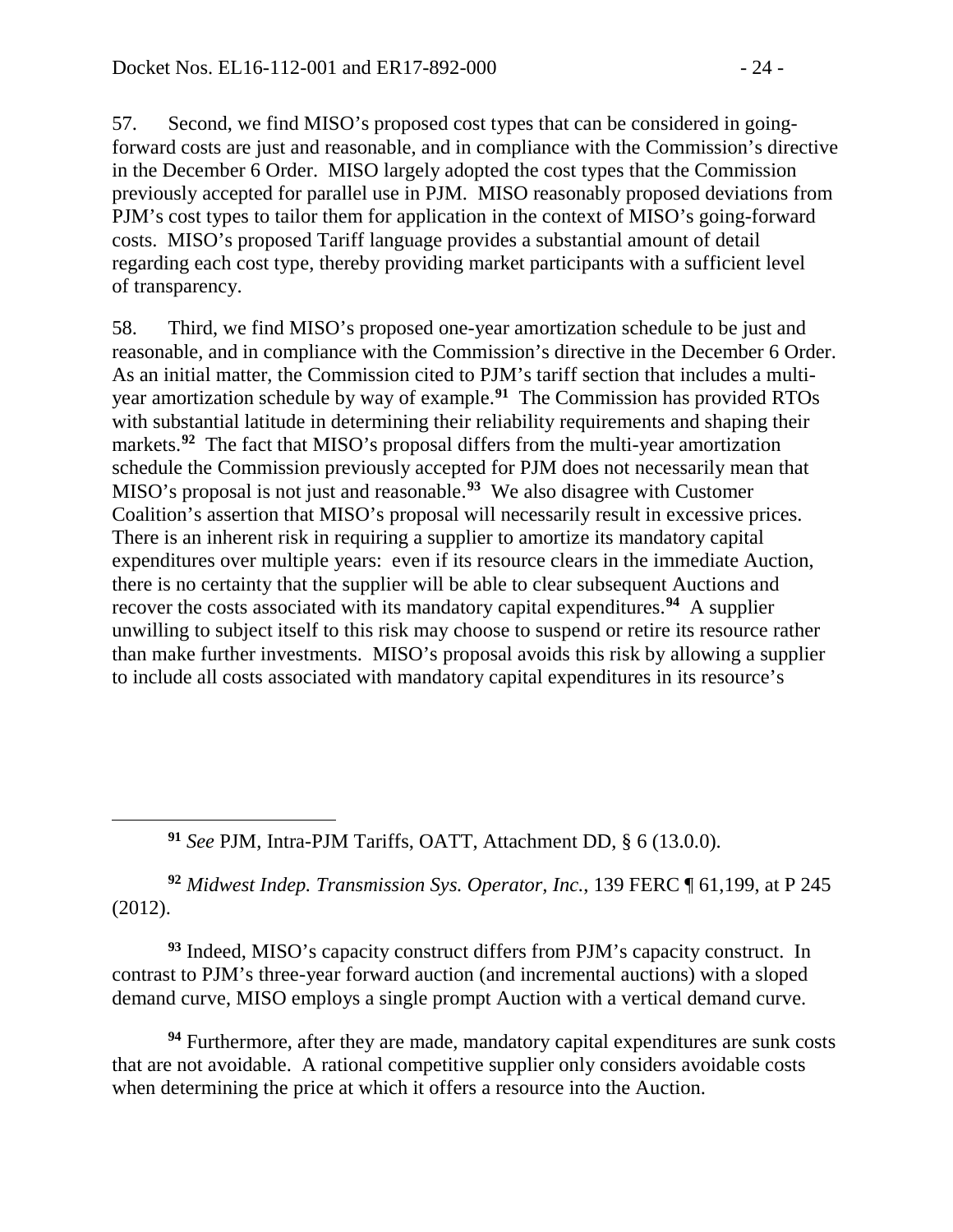going-forward costs and, by extension, its facility-specific reference level.**[95](#page-24-0)** This allows the supplier the option to submit offers into the Auction up to the price needed to recover its going-forward costs should it clear. Offers submitted up to that price are not excessively high; rather they are submitted at the price that a rational supplier would require when participating in a competitive market.**[96](#page-24-1)**

59. For the reasons discussed below, we grant MISO's request for waiver. The Commission has granted waiver of tariff provisions where: (1) the applicant acted in good faith; (2) the waiver is of limited scope; (3) the waiver addresses a concrete problem; and (4) the waiver does not have undesirable consequences, such as harming third parties.**[97](#page-24-2)**

60. We find that MISO's request for waiver satisfies these criteria. First, we find that MISO acted in good faith by seeking additional time for market participants to comply with the new Tariff provisions proposed in this compliance filing. Second, we find that the request for waiver is limited in scope, as it is a one-time waiver that will only delay a procedural deadline by approximately two weeks. Third, we find that granting the request for waiver will remedy a concrete problem by providing market participants with additional time to compile specific information that was not previously required. Fourth, we find that granting the request for waiver will not create undesirable consequences, such as harming third parties, because the Market Monitor will still have sufficient time to calculate facility-specific reference levels.

<span id="page-24-1"></span>**<sup>96</sup>** Contrary to Customer Coalition's assertions, a facility-specific reference level is calculated by subtracting net energy and ancillary services revenues from a resource's going-forward costs. MISO, FERC Electric Tariff, Module D, § 64.1.4 (44.0.0).

<span id="page-24-2"></span>**<sup>97</sup>** *See, e.g., Midcontinent Indep. Sys. Operator, Inc.*, 154 FERC ¶ 61,059, at P 14 (2016); *Calpine Energy Serv., Inc.*, 154 FERC ¶ 61,082, at P 12 (2016); *New York Power Auth.*, 152 FERC ¶ 61,058, at P 22 (2015).

<span id="page-24-0"></span> $\overline{a}$ **<sup>95</sup>** The Commission's regulations require a seller to provide accurate and factual information and not submit false or misleading information to Commission-approved market monitors. 18 C.F.R. § 35.41(b) (2017).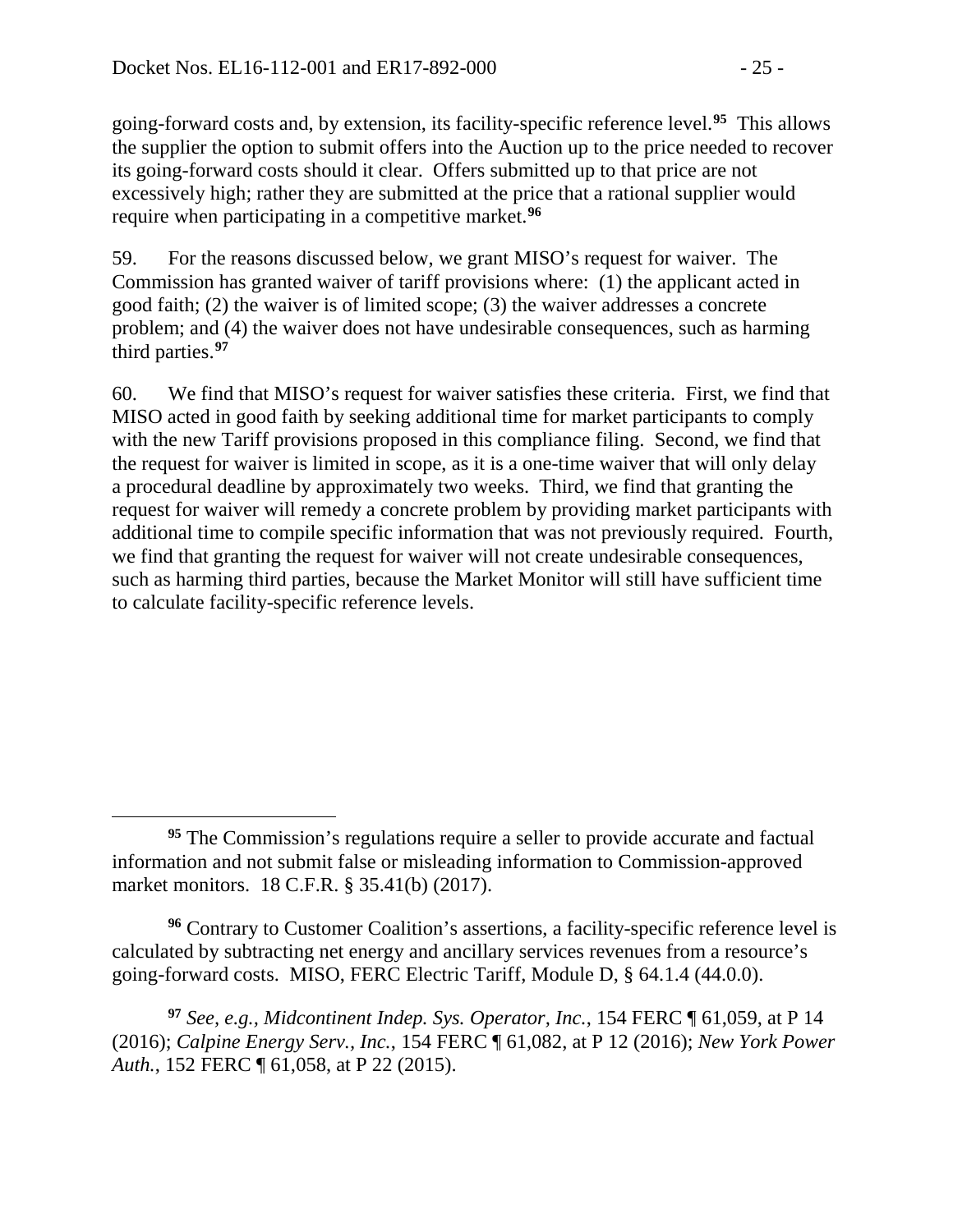### **2. Rehearing Issues**

## **a. Requests for Rehearing and/or Clarification**

61. Customer Coalition seeks rehearing of the Commission's decision in the December 6 Order to deny refunds for the 2016/17 Auction,**[98](#page-25-0)** and requests clarification that MISO must recognize some level of counterflow in calculating Sub-Regional Constraints for future Auctions on compliance.**[99](#page-25-1)** WPPI Energy seeks clarification or, in the alternative, rehearing to establish that MISO cannot rely on the findings in the December 6 Order regarding the 2016/17 Auction as proof that the rates resulting from its current methodology will be just and reasonable in future Auctions.**[100](#page-25-2)**

## **b. Commission Determination**

62. As described in further detail in the December 6 Order, MISO calculated the Sub-Regional Export Constraint from MISO South to MISO Midwest for the 2016/17 Auction by taking the regional directional transfer limit established in the Settlement Agreement (2,500 MW), and subtracting the full amount of NRG Companies' transmission reservations in that direction for the 2016/17 Planning Year (1,624 MW).**[101](#page-25-3)** The resulting Sub-Regional Export Constraint (876 MW) yielded a clearing price of \$72.00/MW-day for Zones 2-7 that was higher than the clearing prices for other MISO Zones.**[102](#page-25-4)**

63. Customer Coalition's Complaint took issue with MISO's decision to deduct NRG Companies' entire firm transmission reservation from MISO South to MISO Midwest, alleging that MISO failed to show that NRG Companies are using their full reservation during the 2016/17 Planning Year.**[103](#page-25-5)** According to Customer Coalition, MISO at least should have offset this deduction by the 206 MW of firm transmission reservations approved in the opposite direction (i.e., from MISO Midwest to MISO South). Customer

**<sup>99</sup>** *Id*. at 15-17.

<span id="page-25-1"></span><span id="page-25-0"></span> $\overline{a}$ 

**<sup>100</sup>** WPPI Energy Clarification Request at 6-9.

**<sup>101</sup>** *See* December 6 Order, 157 FERC ¶ 61,182 at PP 5, 12.

<span id="page-25-5"></span><span id="page-25-4"></span><span id="page-25-3"></span><span id="page-25-2"></span>**<sup>102</sup>** *See id*. P 12. Zone 1 cleared at \$19.72/MW-day, and Zones 8-10 cleared at \$2.99/MW-day. *Id*. P 4.

**<sup>103</sup>** Complaint at 16.

**<sup>98</sup>** Customer Coalition Rehearing Request at 9-15.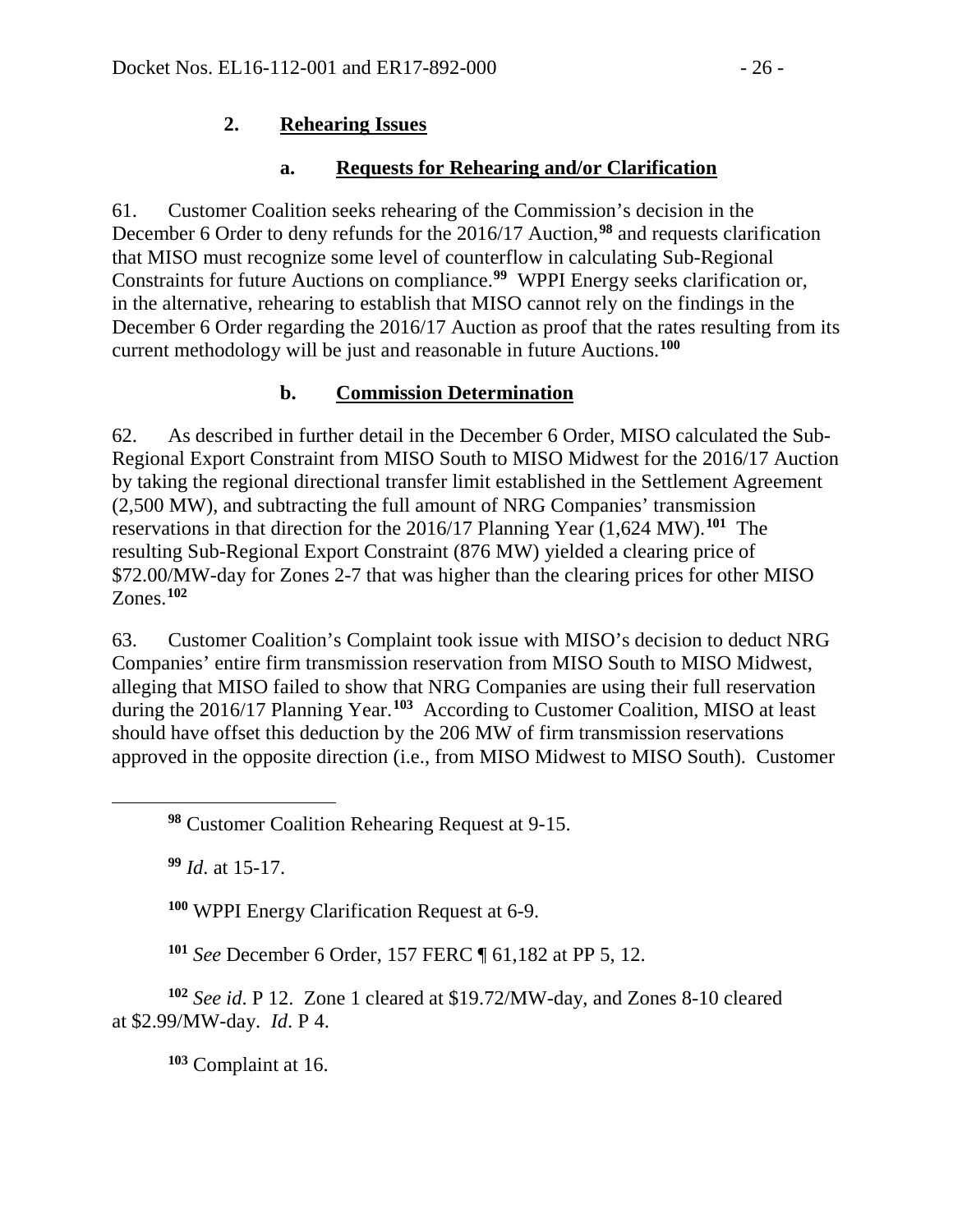Coalition thus requested that the Commission direct MISO to refund customers in Zones 2-7 the difference between the \$72.00/MW-day price used in the 2016/17 Auction and the \$20.00/MW-day price that would have resulted if MISO had accounted for these counterflows.**[104](#page-26-0)**

64. In the December 6 Order, the Commission rejected Customer Coalition's request for refunds, finding that MISO's calculation of the Sub-Regional Export Constraint both did not violate its Tariff and was just and reasonable.**[105](#page-26-1)** Customer Coalition continues to advocate its preferred method of calculating the Sub-Regional Export Constraint in its request for rehearing. We remain unpersuaded that refunds are appropriate in this situation, and affirm that MISO's calculation of the Sub-Regional Export Constraint or the 2016/17 Auction was just and reasonable and consistent with MISO's Tariff.

65. Customer Coalition's primary argument**[106](#page-26-2)** focuses on what it views as "contradictory determinations" in the December 6 Order.**[107](#page-26-3)** Specifically, Customer Coalition alleges that the Commission cannot reconcile its finding that "[Customer Coalition's] refund requests should be denied because MISO's approach during the 2016/2017 Auction was just and reasonable" with its determination that MISO must file Tariff revisions to include the method for calculating Sub-Regional Import and Export Constraints in MISO's Tariff for future Planning Years.**[108](#page-26-4)** Put differently, Customer Coalition contends that the 2016/17 Auction results cannot be just and reasonable if the same rules would no longer be just and reasonable if applied to future Auctions.**[109](#page-26-5)**

**<sup>104</sup>** *Id*. at 17.

<span id="page-26-0"></span> $\overline{a}$ 

**<sup>105</sup>** December 6 Order, 157 FERC ¶ 61,182 at P 48.

<span id="page-26-2"></span><span id="page-26-1"></span>**<sup>106</sup>** At pages 13-15 of its rehearing request, Customer Coalition reiterates the arguments in its Complaint and asserts that the Commission erred and acted arbitrarily and capriciously by failing to require MISO to recognize some level of counterflow in setting the Sub-Regional Export Constraint used in the 2016/17 Auction. The Commission fully addressed these arguments in the December 6 Order and they do not warrant further discussion on rehearing. *See* December 6 Order, 157 FERC ¶ 61,182 at PP 49, 51-52. We disagree with Customer Coalition's assertions that the Commission was arbitrary and capricious in denying its Complaint.

<span id="page-26-3"></span>**<sup>107</sup>** Customer Coalition Rehearing Request at 8, 9-12.

<span id="page-26-4"></span>**<sup>108</sup>** *Id*. at 10.

<span id="page-26-5"></span>**<sup>109</sup>** *Id*.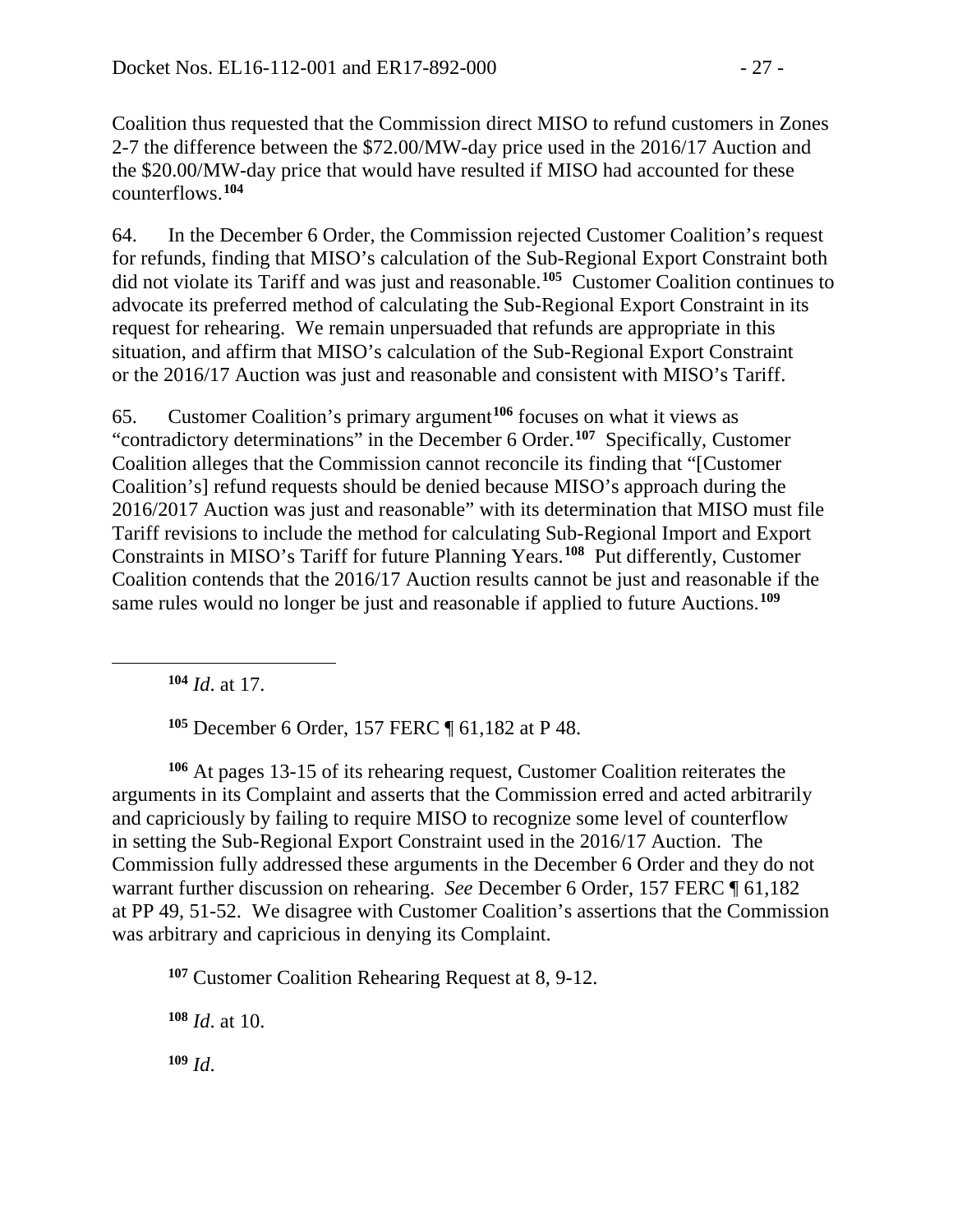66. Customer Coalition misunderstands the Commission's finding with respect to the methodology MISO intends to use to calculate Sub-Regional Constraints for future Planning Years. The Commission did not find, as Customer Coalition asserts, that "*MISO's rules during the 2016/2017 Auction* were unjust and [un]reasonable and therefore must be modified in time for future Auctions."**[110](#page-27-0)** Rather, the Commission held that it was no longer just and reasonable "for the Sub-Regional Export Constraint calculation *to be omitted from the Tariff*."**[111](#page-27-1)** In other words, the Commission determined that, going forward, the methodology for calculating Sub-Regional Constraints to be used in future Auctions must be included in the filed Tariff. This holding in no way contradicts the Commission's conclusion that MISO did not violate its Tariff in conducting the 2016/17 Auction and that the calculation of the Sub-Regional Export Constraint for the 2016/17 Auction was just and reasonable.**[112](#page-27-2)**

67. The applicable provisions in MISO's current Tariff require only that MISO calculate Sub-Regional Constraints "in accordance with applicable seams agreements, coordination agreements, or transmission service agreements," and publish its values by the first business day of March prior to the Planning Year.**[113](#page-27-3)** As the Commission found in the December 6 Order, MISO plainly complied with these requirements.**[114](#page-27-4)** When MISO introduced Sub-Regional Constraints to its capacity construct in 2015, the Commission initially found that this Tariff language provided an appropriate amount of discretion to allow MISO to manage its resource adequacy plan effectively.**[115](#page-27-5)** The Commission subsequently reconsidered this finding in the December 6 Order in connection with considering Customer Coalition's request to direct MISO to clarify its Tariff prospectively. Thus, while finding that MISO calculated the Sub-Regional Export Constraint for the 2016/17 Auction consistent with its Tariff and the Sub-Regional Constraint Order, the Commission determined that "the Sub-Regional Export Constraint materially affects rates, as demonstrated by the 2015/16 and 2016/17 Auction results,"

**<sup>110</sup>** *Id*. (emphasis added).

**<sup>111</sup>** December 6 Order, 157 FERC ¶ 61,182 at P 54 (emphasis added).

**<sup>112</sup>** *Id*. P 48.

<span id="page-27-1"></span><span id="page-27-0"></span> $\overline{a}$ 

<span id="page-27-3"></span><span id="page-27-2"></span>**<sup>113</sup>** MISO, FERC Electric Tariff, Module A, § 1.S (45.0.0) and Module E-1, § 68A.3.1 (31.0.0).

**<sup>114</sup>** *See* December 6 Order, 157 FERC ¶ 61,182 at PP 49-50.

<span id="page-27-5"></span><span id="page-27-4"></span>**<sup>115</sup>** *See id*. P 11 (citing *Midcontinent Indep. Sys. Operator, Inc.*, 150 FERC ¶ 61,144, at P 20 (2015) (Sub-Regional Constraint Order)).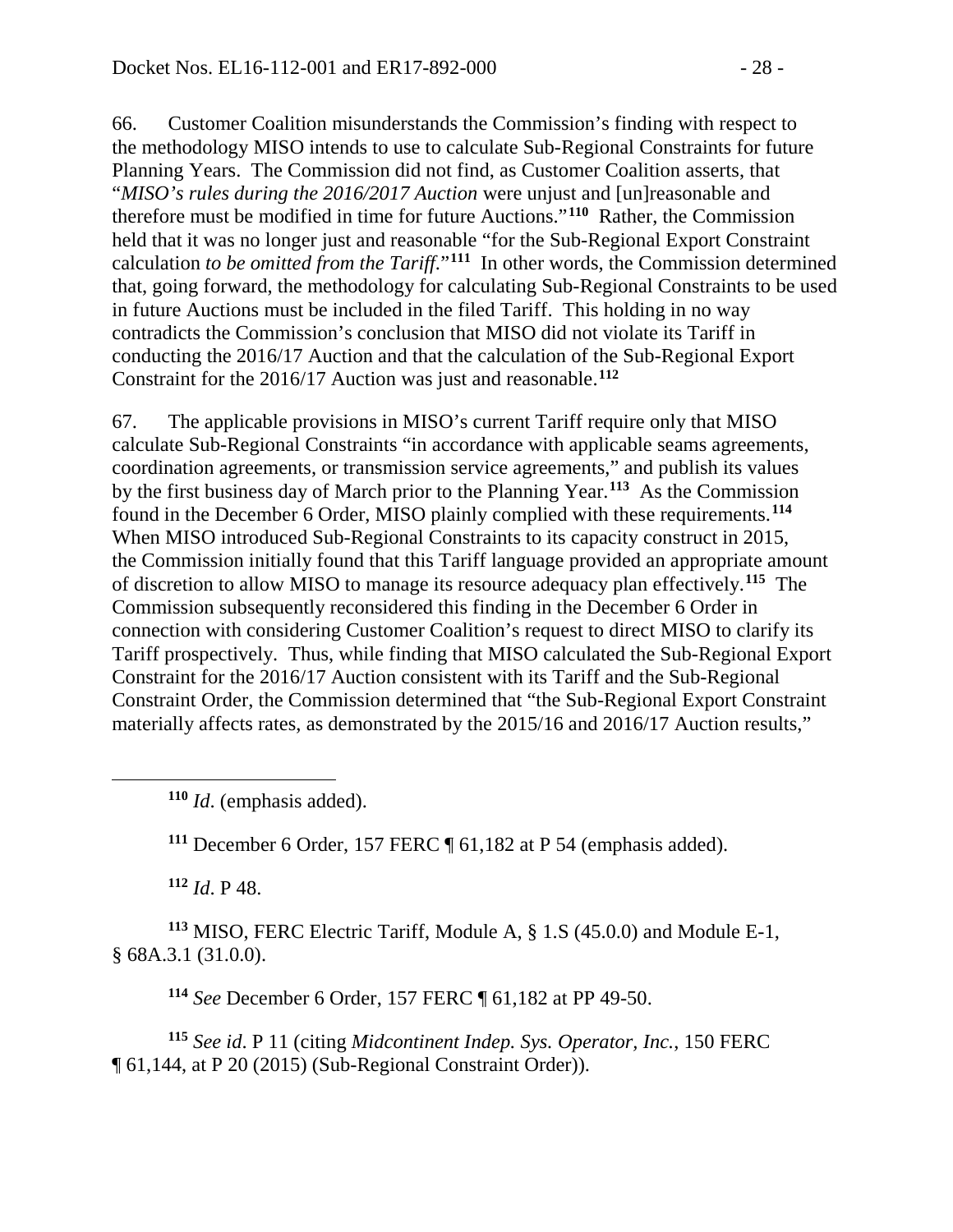and directed that the methods for calculating these constraints be incorporated into the Tariff, rather than business practice manuals, for future Planning Years.**[116](#page-28-0)**

68. Customer Coalition is further mistaken that the Commission must evaluate its request for refunds "more comprehensively" in light of the Commission's holding with respect to the methodology MISO intends to use to calculate Sub-Regional Constraints for future Planning Years.**[117](#page-28-1)** As explained above, the Commission's finding with respect to future Auctions was not prompted by any finding that there were defects in the 2016/17 Auction, and Customer Coalition has presented no support for its suggestion that its request should have been afforded additional weight. Nor do we agree that the Commission's reasoning in the December 6 Order**[118](#page-28-2)** could permit an unjust and unreasonable rate to stand on the basis of ambiguous tariff language.

69. Contrary to Customer Coalition's assertions, *Public Citizen v. Midcontinent Indep. Sys. Operator, Inc*. **[119](#page-28-3)** does not compel a different result.**[120](#page-28-4)** Customer Coalition contends that "[t]he recognition of counter-flows resulting from capacity exports to neighboring regions (i.e., from MISO to PJM) is the same as the recognition of counter-flows between regions in MISO (i.e., from MISO Midwest to MISO South)."**[121](#page-28-5)** Customer Coalition, however, fails to recognize the distinction between capacity exports and transmission reservations. In *Public Citizen*, the Commission held that MISO's calculation of Capacity Import Limits should accurately reflect counterflows resulting from *capacity exports committed* to neighboring regions.**[122](#page-28-6)** By contrast, the Commission explained in the December 6 Order that "Customer Coalition . . . has not demonstrated that there is a generation resource in MISO Midwest that is committed to sell energy from MISO Midwest to a neighboring region outside of MISO that would utilize the 206 MW of

**<sup>116</sup>** *Id*. P 54.

<span id="page-28-1"></span><span id="page-28-0"></span> $\overline{a}$ 

**<sup>117</sup>** Customer Coalition Rehearing Request at 10.

**<sup>118</sup>** December 6 Order, 157 FERC ¶ 61,182 at P 54.

<span id="page-28-4"></span><span id="page-28-3"></span><span id="page-28-2"></span>**<sup>119</sup>** *Public Citizen, Inc. v. Midcontinent Indep. Sys. Operator, Inc.*, 153 FERC ¶ 61,385 (2015), *order on reh'g and compliance*, 154 FERC ¶ 61,224, *order on compliance*, 156 FERC ¶ 61,075, *order on compliance*, 157 FERC ¶ 61,242 (2016) (*Public Citizen*).

**<sup>120</sup>** Customer Coalition Rehearing Request at 8, 16-17.

<span id="page-28-5"></span>**<sup>121</sup>** *Id*. at 17.

<span id="page-28-6"></span>**<sup>122</sup>** *Public Citizen*, 153 FERC ¶ 61,385 at PP 145-147.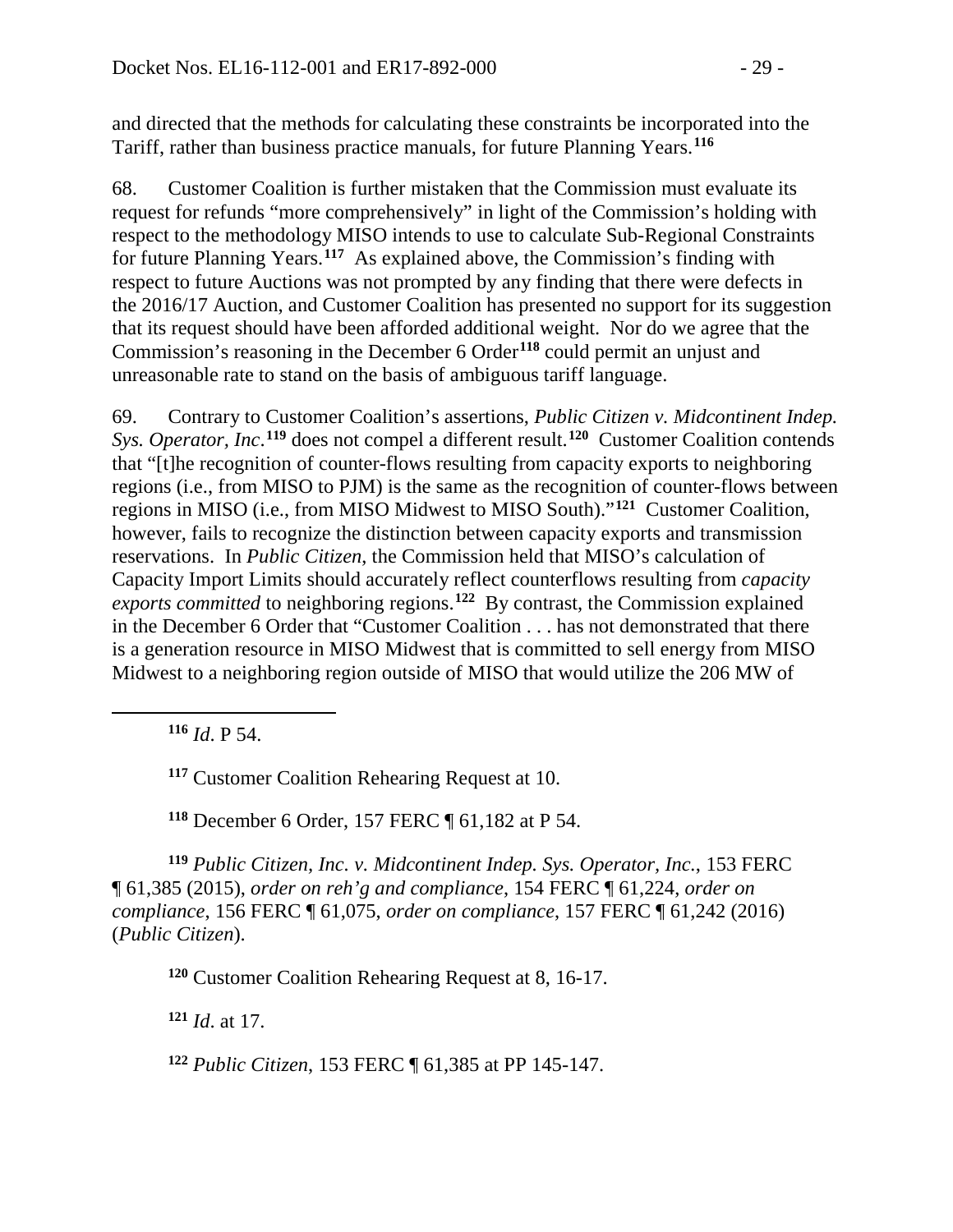transmission reservations."**[123](#page-29-0)** The Commission added that "[t]he mere existence of transmission reservations is not demonstrative of actual power flows from MISO Midwest to MISO South during peak periods of the Planning Year."**[124](#page-29-1)** As explained in the December 6 Order, MISO acted reasonably and consistent with its goal of ensuring reliability by excluding counterflows that may not be present on peak load days from its calculation of the Sub-Regional Export Constraint for the 2016/17 Auction.**[125](#page-29-2)**

70. For the reasons enunciated in the December 6 Order, we also deny Customer Coalition's request for clarification. **[126](#page-29-3)** While the Commission noted in the December 6 Order that the methodology that MISO used to calculate the Sub-Regional Export Constraint for the 2016/17 Auction "is not necessarily the only just and reasonable methodology,"**[127](#page-29-4)** Customer Coalition has not shown that MISO should be required to recognize counterflows in the calculation of Sub-Regional Constraints in future Auctions. However, we grant WPPI Energy's request for clarification, to the extent that WPPI Energy seeks to confirm that the Commission will not rely solely on its finding in the December 6 Order that the methodology used in the 2016/17 Auction was just and reasonable with respect to that Auction as conclusive proof that this methodology would be just and reasonable for future Auctions. **[128](#page-29-5)** As discussed above, we considered MISO's proposed Sub-Regional Constraints methodology based on the record in this proceeding, and found it to be just and reasonable.**[129](#page-29-6)** Given that we grant WPPI Energy's request for clarification, we need not address its request for rehearing.

## The Commission orders:

(A) MISO's compliance filing is hereby accepted, subject to condition, as discussed in the body of this order.

(B) MISO is hereby directed to submit a compliance filing, within 30 days of the date of this order, as discussed in the body of this order.

**<sup>123</sup>** December 6 Order, 157 FERC ¶ 61,182 at P 52.

**<sup>124</sup>** *Id.*

<span id="page-29-2"></span><span id="page-29-1"></span><span id="page-29-0"></span> $\overline{a}$ 

**<sup>125</sup>** *Id*. PP 51-52.

<span id="page-29-3"></span>**<sup>126</sup>** Customer Coalition Rehearing Request at 15-16.

<span id="page-29-4"></span>**<sup>127</sup>** *See supra* P 36 and note 70.

<span id="page-29-5"></span>**<sup>128</sup>** WPPI Energy Clarification Request at 7-9.

<span id="page-29-6"></span>**<sup>129</sup>** *See supra* PP 36-46.